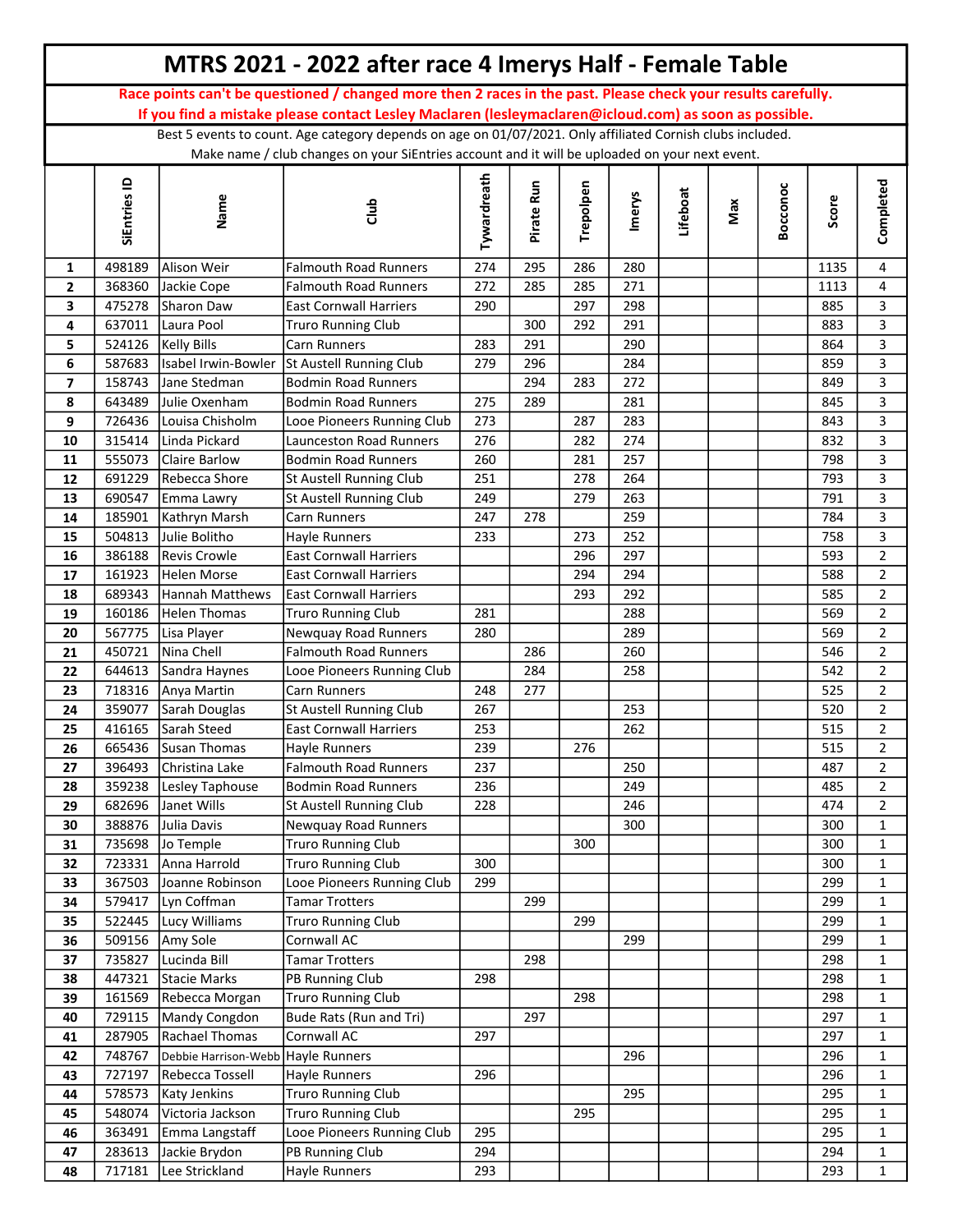|          |                  |                                  | MTRS 2021 - 2022 after race 4 Imerys Half - Female Table                                                      |             |            |           |        |          |     |          |            |                              |
|----------|------------------|----------------------------------|---------------------------------------------------------------------------------------------------------------|-------------|------------|-----------|--------|----------|-----|----------|------------|------------------------------|
|          |                  |                                  | Race points can't be questioned / changed more then 2 races in the past. Please check your results carefully. |             |            |           |        |          |     |          |            |                              |
|          |                  |                                  | If you find a mistake please contact Lesley Maclaren (lesleymaclaren@icloud.com) as soon as possible.         |             |            |           |        |          |     |          |            |                              |
|          |                  |                                  | Best 5 events to count. Age category depends on age on 01/07/2021. Only affiliated Cornish clubs included.    |             |            |           |        |          |     |          |            |                              |
|          |                  |                                  | Make name / club changes on your SiEntries account and it will be uploaded on your next event.                |             |            |           |        |          |     |          |            |                              |
|          | SiEntries ID     | Name                             | dub                                                                                                           | Tywardreath | Pirate Run | Trepolpen | Imerys | Lifeboat | Max | Bocconoc | Score      | Completed                    |
| 49       | 537987           | Ayesha Gillespie                 | Bodmin Women's Running Club                                                                                   |             | 293        |           |        |          |     |          | 293        | $\mathbf{1}$                 |
| 50       | 501832           | <b>Claire Mensing</b>            | <b>Truro Running Club</b>                                                                                     |             |            |           | 293    |          |     |          | 293        | $\mathbf{1}$                 |
| 51       | 244469           | <b>Tamzin Davey</b>              | Cornwall AC                                                                                                   |             | 292        |           |        |          |     |          | 292        | $\mathbf{1}$                 |
| 52       | 716839           | Hannah Fox                       | Mile High                                                                                                     | 292         |            |           |        |          |     |          | 292        | $\mathbf{1}$                 |
| 53       | 748272           | Alison Temple                    | <b>Bodmin Road Runners</b>                                                                                    |             |            | 291       |        |          |     |          | 291        | $\mathbf{1}$                 |
| 54       | 208657           | Colette Clements                 | Newquay Road Runners                                                                                          | 291         |            |           |        |          |     |          | 291        | $\mathbf{1}$                 |
| 55       | 454043           | Juliet Stewart                   | <b>Truro Running Club</b>                                                                                     |             | 290        |           |        |          |     |          | 290        | $\mathbf{1}$                 |
| 56       | 271994           | Susanne Wood                     | Cornwall AC                                                                                                   |             |            | 290       |        |          |     |          | 290        | $\mathbf{1}$                 |
| 57       | 353916           | Hayley Stacey                    | <b>East Cornwall Harriers</b>                                                                                 |             |            | 289       |        |          |     |          | 289        | $\mathbf{1}$                 |
| 58       | 393536           | Corinne Gerrard                  | Hayle Runners                                                                                                 | 289         |            |           |        |          |     |          | 289        | $\mathbf{1}$                 |
| 59       | 679307           | Paula Baker                      | Bude Rats (Run and Tri)                                                                                       |             | 288        |           |        |          |     |          | 288        | $\mathbf{1}$                 |
| 60       | 448453           | Emily Ellen                      | Hayle Runners                                                                                                 | 288         |            |           |        |          |     |          | 288        | $\mathbf{1}$                 |
| 61       | 745100           | Miranda Flannigan                | <b>Cornwall AC</b>                                                                                            |             |            | 288       |        |          |     |          | 288        | $\mathbf{1}$                 |
| 62       | 340756           | Kerri Rowe                       | <b>Bodmin Road Runners</b>                                                                                    |             |            |           | 287    |          |     |          | 287        | $\mathbf{1}$                 |
| 63       | 737105           | <b>Sarah Woodland</b>            | Bude Rats (Run and Tri)                                                                                       |             | 287        |           |        |          |     |          | 287        | $\mathbf{1}$                 |
| 64       | 512377           | Alison Catnach                   | Looe Pioneers Running Club                                                                                    | 287         |            |           |        |          |     |          | 287        | $\mathbf{1}$                 |
| 65       | 686166           | Lucy Oldham                      | <b>East Cornwall Harriers</b>                                                                                 |             |            |           | 286    |          |     |          | 286        | $\mathbf{1}$                 |
| 66       | 368022           | Liz Trebilcock                   | <b>Truro Running Club</b>                                                                                     | 286         |            |           |        |          |     |          | 286        | $\mathbf{1}$                 |
| 67       | 716635           | Nicola Froud                     | Hayle Runners                                                                                                 | 285         |            |           |        |          |     |          | 285        | $\mathbf{1}$                 |
| 68       | 745090           | Marlene Grobler                  | Carn Runners                                                                                                  |             |            |           | 285    |          |     |          | 285        | $\mathbf{1}$                 |
| 69       | 359044           | Amy Jose                         | Hayle Runners                                                                                                 | 284         |            |           |        |          |     |          | 284        | $\mathbf{1}$                 |
| 70       | 764821           | lKaren Parker                    | <b>Falmouth Road Runners</b>                                                                                  |             |            | 284       |        |          |     |          | 284        | $\mathbf{1}$                 |
| 71       | 664035           | Suzanne Brown                    | Bude Rats (Run and Tri)                                                                                       |             | 283        |           |        |          |     |          | 283        | $\mathbf{1}$                 |
| 72       | 728766           | Alison Roose                     | Newquay Road Runners                                                                                          | 282         |            |           |        |          |     |          | 282        | $\mathbf{1}$                 |
| 73       | 205812           | Jane Stephens                    | <b>Bodmin Road Runners</b>                                                                                    |             |            |           | 282    |          |     |          | 282        | $\mathbf{1}$                 |
| 74       |                  | 623683 Fiona Jollow              | Bude Rats (Run and Tri)                                                                                       |             | 282        |           |        |          |     |          | 282        | 1                            |
| 75       | 729068           | Zonia Thompson                   | Bude Rats (Run and Tri)                                                                                       |             | 281        |           |        |          |     |          | 281        | $\mathbf{1}$                 |
| 76       | 729075           |                                  | Konstantina Samara Bude Rats (Run and Tri)                                                                    |             | 280        |           |        |          |     |          | 280        | $\mathbf{1}$                 |
| 77       | 420791           | Rachael Gallagher                | Hayle Runners                                                                                                 |             |            | 280       |        |          |     |          | 280        | $\mathbf{1}$                 |
| 78       | 746924           | Mandy Watts                      | Newquay Road Runners                                                                                          |             |            |           | 279    |          |     |          | 279        | $\mathbf{1}$                 |
| 79       | 637899<br>530376 | Nichola Sinclair<br>Tamsyn Howes | <b>Bodmin Road Runners</b><br>PB Running Club                                                                 |             | 279        |           | 278    |          |     |          | 279<br>278 | $\mathbf{1}$<br>$\mathbf{1}$ |
| 80<br>81 | 423501           | Katie Bullock                    | Newquay Road Runners                                                                                          | 278         |            |           |        |          |     |          | 278        | $\mathbf{1}$                 |
| 82       | 159585           | Holly Payne                      | St Austell Running Club                                                                                       | 277         |            |           |        |          |     |          | 277        | $\mathbf 1$                  |
| 83       | 650028           | Jane Naylor                      | Hayle Runners                                                                                                 |             |            | 277       |        |          |     |          | 277        | $\mathbf{1}$                 |
| 84       | 504291           | Lisa Webb                        | <b>East Cornwall Harriers</b>                                                                                 |             |            |           | 277    |          |     |          | 277        | $\mathbf 1$                  |
| 85       | 718298           | Amanda Berridge                  | <b>Truro Running Club</b>                                                                                     |             |            |           | 276    |          |     |          | 276        | $\mathbf{1}$                 |
| 86       | 629558           | Kerry Hodgson                    | Bude Rats (Run and Tri)                                                                                       |             | 276        |           |        |          |     |          | 276        | $\mathbf 1$                  |
| 87       | 690298           | Vicky Oakes                      | St Austell Running Club                                                                                       |             |            |           | 275    |          |     |          | 275        | $\mathbf{1}$                 |
| 88       | 690858           | Kathy Saunders                   | Looe Pioneers Running Club                                                                                    |             |            | 275       |        |          |     |          | 275        | $\mathbf{1}$                 |
| 89       | 431004           | Kelly Prutton                    | Looe Pioneers Running Club                                                                                    |             |            | 274       |        |          |     |          | 274        | $\mathbf{1}$                 |
| 90       | 593894           | Kate Roberts                     | St Austell Running Club                                                                                       |             |            |           | 273    |          |     |          | 273        | $\mathbf{1}$                 |
| 91       | 579839           | Melissa Tonkin                   | Hayle Runners                                                                                                 |             |            | 272       |        |          |     |          | 272        | $\mathbf{1}$                 |
| 92       | 561274           | Amanda Miller                    | Hayle Runners                                                                                                 |             |            | 271       |        |          |     |          | 271        | $\mathbf{1}$                 |
| 93       | 212431           | Diane Warren                     | Hayle Runners                                                                                                 | 271         |            |           |        |          |     |          | 271        | $\mathbf{1}$                 |
| 94       | 665831           | Clare Redgers                    | Hayle Runners                                                                                                 |             |            | 270       |        |          |     |          | 270        | $\mathbf{1}$                 |
| 95       | 726353           | Gill Overell                     | St Austell Running Club                                                                                       | 270         |            |           |        |          |     |          | 270        | $\mathbf{1}$                 |
| 96       | 579805           | Sarah Booker                     | <b>Falmouth Road Runners</b>                                                                                  |             |            |           | 270    |          |     |          | 270        | $\mathbf 1$                  |
|          |                  |                                  |                                                                                                               |             |            |           |        |          |     |          |            |                              |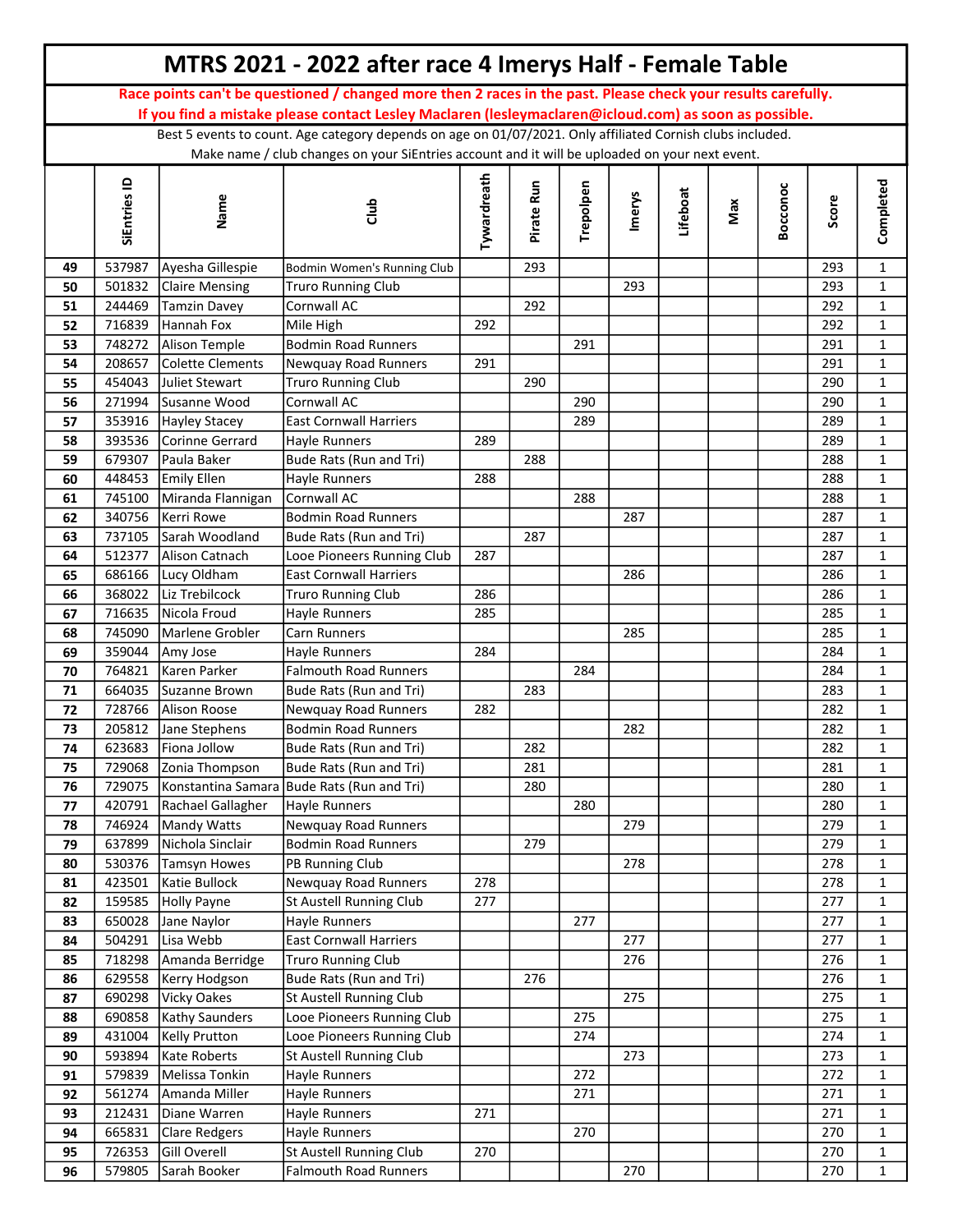|     |              |                      | MTRS 2021 - 2022 after race 4 Imerys Half - Female Table                                                                                                                                                               |             |            |           |        |          |     |          |       |              |
|-----|--------------|----------------------|------------------------------------------------------------------------------------------------------------------------------------------------------------------------------------------------------------------------|-------------|------------|-----------|--------|----------|-----|----------|-------|--------------|
|     |              |                      | Race points can't be questioned / changed more then 2 races in the past. Please check your results carefully.<br>If you find a mistake please contact Lesley Maclaren (lesleymaclaren@icloud.com) as soon as possible. |             |            |           |        |          |     |          |       |              |
|     |              |                      | Best 5 events to count. Age category depends on age on 01/07/2021. Only affiliated Cornish clubs included.                                                                                                             |             |            |           |        |          |     |          |       |              |
|     |              |                      | Make name / club changes on your SiEntries account and it will be uploaded on your next event.                                                                                                                         |             |            |           |        |          |     |          |       |              |
|     |              |                      |                                                                                                                                                                                                                        |             |            |           |        |          |     |          |       |              |
|     | SiEntries ID | Name                 | dub                                                                                                                                                                                                                    | Tywardreath | Pirate Run | Trepolpen | Imerys | Lifeboat | Max | Bocconoc | Score | Completed    |
| 97  | 209394       | Michelle Roskilly    | Hayle Runners                                                                                                                                                                                                          | 269         |            |           |        |          |     |          | 269   | $\mathbf{1}$ |
| 98  | 408199       | Kathryn Thomas       | Cornwall AC                                                                                                                                                                                                            |             |            | 269       |        |          |     |          | 269   | $\mathbf 1$  |
| 99  | 499360       | Jeanette Turpin      | <b>East Cornwall Harriers</b>                                                                                                                                                                                          |             |            |           | 269    |          |     |          | 269   | $\mathbf{1}$ |
| 100 | 579695       | Nicky Brenton        | <b>Bodmin Road Runners</b>                                                                                                                                                                                             |             |            |           | 268    |          |     |          | 268   | $\mathbf{1}$ |
| 101 | 160278       | Jodie Jarvis         | PB Running Club                                                                                                                                                                                                        | 268         |            |           |        |          |     |          | 268   | $\mathbf{1}$ |
| 102 | 578509       | Helen Stevenson      | <b>Bodmin Road Runners</b>                                                                                                                                                                                             |             |            |           | 267    |          |     |          | 267   | $\mathbf{1}$ |
| 103 | 464872       | Jean Cutlan          | St Austell Athletes Running Club                                                                                                                                                                                       | 266         |            |           |        |          |     |          | 266   | $\mathbf{1}$ |
| 104 | 362561       | Nicola Emmett        | Bude Rats (Run and Tri)                                                                                                                                                                                                |             |            |           | 266    |          |     |          | 266   | $\mathbf{1}$ |
| 105 | 725954       | Sally Fletcher       | St Austell Running Club                                                                                                                                                                                                | 265         |            |           |        |          |     |          | 265   | $\mathbf{1}$ |
| 106 | 652161       | Julie Cypher         | St Austell Running Club                                                                                                                                                                                                |             |            |           | 265    |          |     |          | 265   | $\mathbf{1}$ |
| 107 | 397612       | Chloe Thomas         | Newquay Road Runners                                                                                                                                                                                                   | 264         |            |           |        |          |     |          | 264   | $\mathbf{1}$ |
| 108 | 240101       | Debbie Marshall      | St Austell Running Club                                                                                                                                                                                                | 263         |            |           |        |          |     |          | 263   | $\mathbf{1}$ |
| 109 | 438296       | Lyndsey Retallick    | PB Running Club                                                                                                                                                                                                        | 262         |            |           |        |          |     |          | 262   | $\mathbf{1}$ |
| 110 | 726579       | Linda Tout           | <b>Tamar Trotters</b>                                                                                                                                                                                                  | 261         |            |           |        |          |     |          | 261   | $\mathbf{1}$ |
| 111 | 501256       | Nikki Pritchard      | <b>East Cornwall Harriers</b>                                                                                                                                                                                          |             |            |           | 261    |          |     |          | 261   | $\mathbf{1}$ |
| 112 | 270465       | Jackie Morse         | Bys Vyken Race Team                                                                                                                                                                                                    | 258         |            |           |        |          |     |          | 258   | $\mathbf{1}$ |
| 113 | 194737       | Helen Roper          | <b>Tamar Trotters</b>                                                                                                                                                                                                  | 257         |            |           |        |          |     |          | 257   | $\mathbf{1}$ |
| 114 | 415961       | Yelda Müge Parsons   | <b>Hayle Runners</b>                                                                                                                                                                                                   |             |            |           | 256    |          |     |          | 256   | $\mathbf{1}$ |
| 115 | 199137       | Helen Ralph          | Tamar Trotters                                                                                                                                                                                                         | 256         |            |           |        |          |     |          | 256   | $\mathbf{1}$ |
| 116 | 704030       | <b>Terry King</b>    | <b>East Cornwall Harriers</b>                                                                                                                                                                                          |             |            |           | 255    |          |     |          | 255   | $\mathbf{1}$ |
| 117 | 189793       | Fiona Peck           | <b>Tamar Trotters</b>                                                                                                                                                                                                  | 255         |            |           |        |          |     |          | 255   | $\mathbf{1}$ |
| 118 | 652288       | Jennifer Burden      | St Austell Running Club                                                                                                                                                                                                |             |            |           | 254    |          |     |          | 254   | $\mathbf{1}$ |
| 119 | 447110       | Julie Toy            | Carn Runners                                                                                                                                                                                                           | 254         |            |           |        |          |     |          | 254   | $\mathbf{1}$ |
| 120 | 502646       | Kim Csehi            | St Austell Running Club                                                                                                                                                                                                | 252         |            |           |        |          |     |          | 252   | $\mathbf{1}$ |
| 121 | 684226       | Michelle Dunn        | St Austell Running Club                                                                                                                                                                                                |             |            |           | 251    |          |     |          | 251   | $\mathbf{1}$ |
| 122 | 531490       | Jennifer Lawson      | Newquay Road Runners                                                                                                                                                                                                   | 250         |            |           |        |          |     |          | 250   | 1            |
| 123 | 608167       | Amy Gates            | St Austell Running Club                                                                                                                                                                                                |             |            |           | 248    |          |     |          | 248   | $\mathbf 1$  |
| 124 | 689184       | Ashley Gates         | St Austell Running Club                                                                                                                                                                                                |             |            |           | 247    |          |     |          | 247   | $\mathbf{1}$ |
| 125 | 652263       | Theresa Clark        | Hayle Runners                                                                                                                                                                                                          | 246         |            |           |        |          |     |          | 246   | $\mathbf{1}$ |
| 126 | 453507       | Anna Seymour         | St Austell Athletes Running Club                                                                                                                                                                                       | 245         |            |           |        |          |     |          | 245   | $\mathbf{1}$ |
| 127 | 431617       | Samantha Ewart       | St Austell Running Club                                                                                                                                                                                                |             |            |           | 245    |          |     |          | 245   | $\mathbf{1}$ |
| 128 | 621651       | Kathran Dormer       | <b>Falmouth Road Runners</b>                                                                                                                                                                                           | 244         |            |           |        |          |     |          | 244   | $\mathbf{1}$ |
| 129 | 229438       | Broni Jones          | St Austell Running Club                                                                                                                                                                                                | 243         |            |           |        |          |     |          | 243   | $\mathbf{1}$ |
| 130 | 502952       | Jennie James         | St Austell Running Club                                                                                                                                                                                                | 241         |            |           |        |          |     |          | 241   | $\mathbf{1}$ |
| 131 | 660236       | Helen Cattran-Dunlop | Hayle Runners                                                                                                                                                                                                          | 238         |            |           |        |          |     |          | 238   | $\mathbf{1}$ |
| 132 | 718376       | Claire Payne         | Carn Runners                                                                                                                                                                                                           | 235         |            |           |        |          |     |          | 235   | $\mathbf 1$  |
| 133 | 727349       | Lesley Pallett       | St Austell Running Club                                                                                                                                                                                                | 234         |            |           |        |          |     |          | 234   | $\mathbf 1$  |
| 134 | 716698       | Sarah Howard         | Cornwall AC                                                                                                                                                                                                            | 232         |            |           |        |          |     |          | 232   | $\mathbf{1}$ |
| 135 | 200257       | Jennie Massey        | Hayle Runners                                                                                                                                                                                                          | 231         |            |           |        |          |     |          | 231   | $\mathbf 1$  |
| 136 | 516080       | Julie Gregory        | Looe Pioneers Running Club                                                                                                                                                                                             | 230         |            |           |        |          |     |          | 230   | $\mathbf{1}$ |
| 137 | 716599       | Jay Wagstaff         | Looe Pioneers Running Club                                                                                                                                                                                             | 229         |            |           |        |          |     |          | 229   | $\mathbf{1}$ |
| 138 | 665740       | Donna Dark           | Hayle Runners                                                                                                                                                                                                          | 227         |            |           |        |          |     |          | 227   | $\mathbf{1}$ |
| 139 | 573279       | Sue Coates           | Bys Vyken Race Team                                                                                                                                                                                                    | 226         |            |           |        |          |     |          | 226   | $\mathbf{1}$ |
| 140 | 654986       | Sharon Peake         | Bodmin Women's Running Club                                                                                                                                                                                            | 225         |            |           |        |          |     |          | 225   | $\mathbf 1$  |
| 141 | 716679       |                      | Michele Baker-Caton Bodmin Women's Running Club                                                                                                                                                                        | 224         |            |           |        |          |     |          | 224   | $\mathbf{1}$ |
|     |              |                      |                                                                                                                                                                                                                        |             |            |           |        |          |     |          |       |              |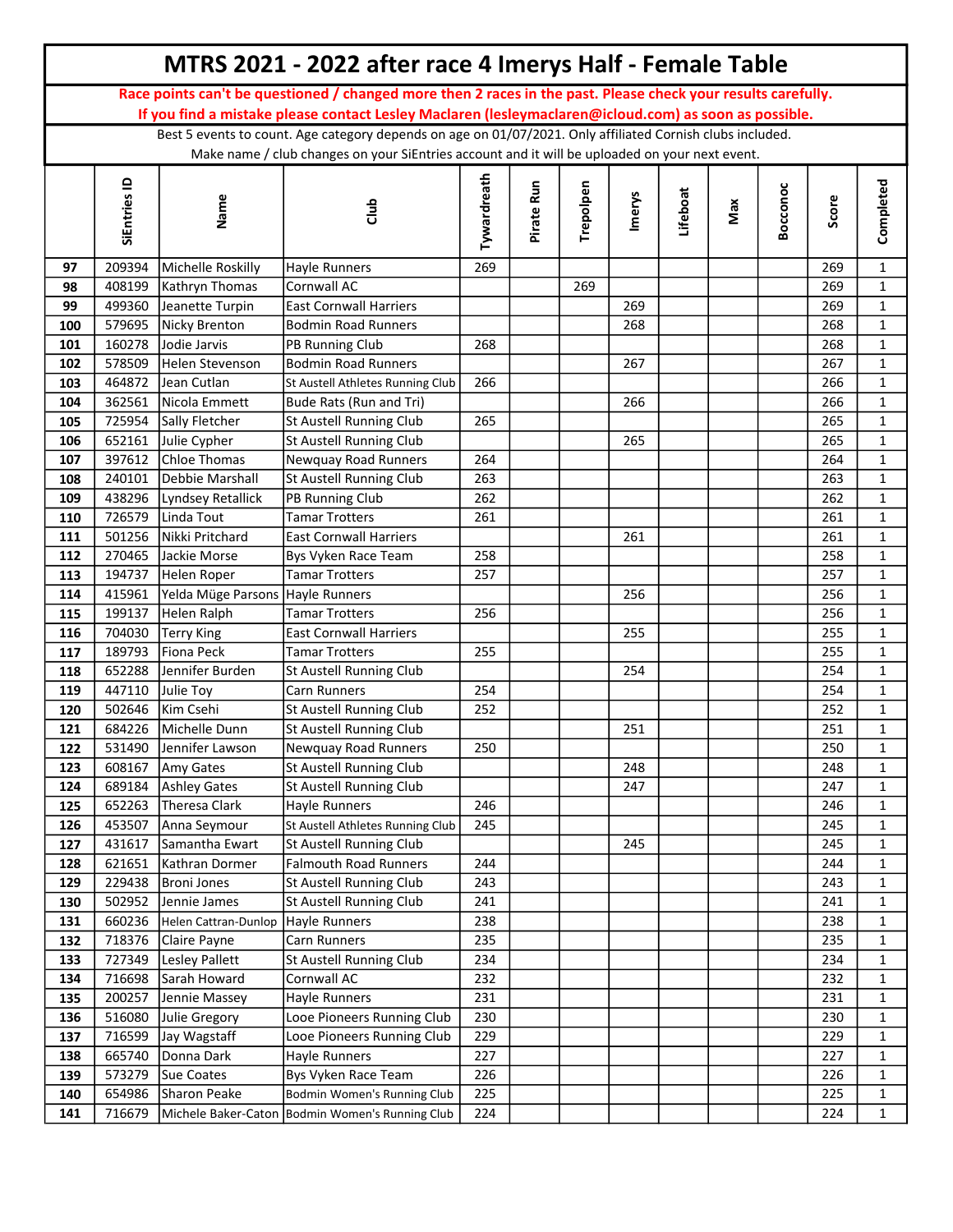|              |                  |                                  | MTRS 2021 - 2022 after race 4 Imerys Half - Male Table                                                        |             |            |            |            |          |     |          |            |                                  |
|--------------|------------------|----------------------------------|---------------------------------------------------------------------------------------------------------------|-------------|------------|------------|------------|----------|-----|----------|------------|----------------------------------|
|              |                  |                                  | Race points can't be questioned / changed more then 2 races in the past. Please check your results carefully. |             |            |            |            |          |     |          |            |                                  |
|              |                  |                                  | If you find a mistake please contact Lesley Maclaren (lesleymaclaren@icloud.com) as soon as possible.         |             |            |            |            |          |     |          |            |                                  |
|              |                  |                                  | Best 5 events to count. Age category depends on age on 01/07/2021. Only affiliated Cornish clubs included.    |             |            |            |            |          |     |          |            |                                  |
|              |                  |                                  | Make name / club changes on your SiEntries account and it will be uploaded on your next event.                |             |            |            |            |          |     |          |            |                                  |
|              | SiEntries ID     | Name                             | dub                                                                                                           | Tywardreath | Pirate Run | Trepolpen  | Imerys     | Lifeboat | Max | Bocconoc | Score      | Completed                        |
| 1            | 716751           | Jon Eldon                        | Hayle Runners                                                                                                 | 267         | 296        | 287        | 281        |          |     |          | 1131       | 4                                |
| $\mathbf{2}$ | 308760           | Peter Allen                      | Newquay Road Runners                                                                                          | 253         | 289        | 281        | 272        |          |     |          | 1095       | $\overline{4}$                   |
| 3            | 450571           | Robert Willcocks                 | <b>Falmouth Road Runners</b>                                                                                  | 222         | 283        | 269        | 244        |          |     |          | 1018       | 4                                |
| 4            | 338186           | Adrian Bolt                      | <b>Truro Running Club</b>                                                                                     | 212         | 279        | 265        | 243        |          |     |          | 999        | $\overline{4}$                   |
| 5            | 365898           | Andrew Key                       | Carn Runners                                                                                                  | 282         | 299        |            | 292        |          |     |          | 873        | 3                                |
| 6            | 472929           | Andrew Davis                     | Bude Rats (Run and Tri)                                                                                       | 277         | 297        |            | 294        |          |     |          | 868        | $\mathbf{3}$                     |
| 7            | 209056           | Colin Bathe                      | <b>Truro Running Club</b>                                                                                     | 271         |            | 286        | 283        |          |     |          | 840        | 3                                |
| 8            | 634212           | Gregory May                      | Carn Runners                                                                                                  | 240         |            | 280        | 263        |          |     |          | 783        | $\overline{3}$                   |
| 9            | 511579           | Grahame Mace                     | Looe Pioneers Running Club                                                                                    | 241         |            | 279        | 258        |          |     |          | 778        | 3                                |
| 10           | 274470           | lan Ringer                       | <b>Bodmin Road Runners</b>                                                                                    | 218         | 282        | 267        |            |          |     |          | 767        | $\overline{3}$                   |
| 11           | 350003           | John Tilley                      | <b>Bodmin Road Runners</b>                                                                                    | 217         | 281        | 266        |            |          |     |          | 764        | 3                                |
| $12\,$       | 501552           | Alex Marples                     | <b>Truro Running Club</b>                                                                                     |             |            | 299        | 298        |          |     |          | 597        | $\overline{2}$                   |
| 13           | 691616           | Tom Brunet-Chugg                 | St Austell Running Club                                                                                       | 295         |            |            | 297        |          |     |          | 592        | $\overline{2}$                   |
| 14           | 359030           | Robert Chirgwin                  | <b>Truro Running Club</b>                                                                                     |             |            | 295        | 295        |          |     |          | 590        | $\overline{2}$                   |
| 15           | 727361           | Liam Gallantry                   | <b>East Cornwall Harriers</b>                                                                                 | 292         |            | 296        |            |          |     |          | 588        | $\overline{2}$                   |
| 16           | 248258           | Adrian Ball                      | Cornwall AC                                                                                                   | 286         |            | 297        |            |          |     |          | 583        | $\overline{2}$                   |
| 17           | 215095           | James Youlden                    | St Austell Running Club                                                                                       | 288         |            |            | 291        |          |     |          | 579        | $\overline{2}$                   |
| 18<br>19     | 309275<br>498588 | Ben Harding<br>Mike Dowrick      | <b>East Cornwall Harriers</b><br>Cornwall AC                                                                  |             |            | 293<br>290 | 284<br>286 |          |     |          | 577<br>576 | $\overline{2}$<br>$\overline{2}$ |
| 20           | 205932           | Dave Cudby                       | <b>Truro Running Club</b>                                                                                     |             |            | 276        | 293        |          |     |          | 569        | $\overline{2}$                   |
| 21           | 215086           | Robin Watson                     | <b>Falmouth Road Runners</b>                                                                                  | 272         |            | 292        |            |          |     |          | 564        | $\overline{2}$                   |
| 22           | 366792           | Nigel Reddicliffe                | Launceston Road Runners                                                                                       |             | 293        |            | 269        |          |     |          | 562        | $\overline{2}$                   |
| 23           | 283244           | Mike Gilbert                     | Launceston Road Runners                                                                                       |             | 294        |            | 267        |          |     |          | 561        | $\overline{2}$                   |
| 24           | 315573           | lain Walker                      | St Austell Running Club                                                                                       |             |            | 285        | 270        |          |     |          | 555        | $\overline{2}$                   |
| 25           | 435179           | Stuart Colwill                   | Bude Rats (Run and Tri)                                                                                       | 260         | 288        |            |            |          |     |          | 548        | $\overline{2}$                   |
| 26           |                  | 216330 Darren Squire             | St Austell Athletes Running Club                                                                              | 265         |            |            | 277        |          |     |          | 542        | $\overline{2}$                   |
| 27           | 272316           | Donal Breen                      | <b>Truro Running Club</b>                                                                                     |             |            | 272        | 264        |          |     |          | 536        | $\overline{2}$                   |
| 28           | 533489           | Trevor Lee                       | <b>Truro Running Club</b>                                                                                     |             | 286        |            | 249        |          |     |          | 535        | $\overline{2}$                   |
| 29           | 303051           | David Wilcox                     | <b>Truro Running Club</b>                                                                                     | 261         |            | 274        |            |          |     |          | 535        | $\overline{2}$                   |
| 30           | 484970           | Andrew Ferguson                  | <b>Truro Running Club</b>                                                                                     | 257         |            | 277        |            |          |     |          | 534        | $\overline{2}$                   |
| 31           | 631285           | Des Evans                        | Newquay Road Runners                                                                                          |             | 280        |            | 247        |          |     |          | 527        | $\overline{2}$                   |
| 32           | 729331           | <b>Ryan Marks</b>                | PB Running Club                                                                                               | 252         |            |            | 273        |          |     |          | 525        | $\overline{2}$                   |
| 33           | 505729           | Dave Pickard                     | Launceston Road Runners                                                                                       |             |            | 271        | 251        |          |     |          | 522        | $\overline{2}$                   |
| 34           | 285345           | Steve Tregidgo                   | St Austell Running Club                                                                                       |             |            | 270        | 245        |          |     |          | 515        | $\overline{2}$                   |
| 35           | 684603           | Mark Bennetts                    | St Austell Athletes Running Club                                                                              | 242         |            |            | 262        |          |     |          | 504        | $\overline{2}$                   |
| 36           | 7111             | Stephen Hutchinson               | Bude Rats (Run and Tri)                                                                                       | 230         |            |            | 259        |          |     |          | 489        | $\overline{2}$                   |
| 37           | 667674           | Pete Higham                      | <b>Falmouth Road Runners</b>                                                                                  | 226         |            |            | 250        |          |     |          | 476        | $\overline{2}$                   |
| 38           | 454479           | Antony Jarvis                    | PB Running Club                                                                                               |             | 300        |            |            |          |     |          | 300        | $\mathbf{1}$                     |
| 39           | 724134           | Steve Reynolds                   | <b>Truro Running Club</b>                                                                                     |             |            |            | 300        |          |     |          | 300        | $\mathbf 1$                      |
| 40           | 728269           | Darren Orchard<br>Tim van Berkel | PB Running Club<br><b>Truro Running Club</b>                                                                  | 300         |            | 300        |            |          |     |          | 300<br>300 | $\mathbf{1}$                     |
| 41<br>42     | 711779<br>581681 | David Tregonning                 | PB Running Club                                                                                               |             |            |            | 299        |          |     |          | 299        | $\mathbf{1}$<br>$\mathbf{1}$     |
| 43           | 214831           | Tom Howell                       | Mile High                                                                                                     | 299         |            |            |            |          |     |          | 299        | $\mathbf{1}$                     |
| 44           | 722381           | Jago Bayley                      | <b>Truro Running Club</b>                                                                                     |             | 298        |            |            |          |     |          | 298        | $\mathbf{1}$                     |
| 45           | 367740           | James Lee Brydon                 | PB Running Club                                                                                               | 298         |            |            |            |          |     |          | 298        | $\mathbf{1}$                     |
| 46           | 494222           | Dave Hannah                      | <b>East Cornwall Harriers</b>                                                                                 |             |            | 298        |            |          |     |          | 298        | $\mathbf{1}$                     |
| 47           | 208656           | Jonny Colaco                     | Newquay Road Runners                                                                                          | 297         |            |            |            |          |     |          | 297        | $\mathbf{1}$                     |
| 48           | 435484           | Andrew Martin                    | Mile High                                                                                                     |             |            |            | 296        |          |     |          | 296        | $\mathbf{1}$                     |
|              |                  |                                  |                                                                                                               |             |            |            |            |          |     |          |            |                                  |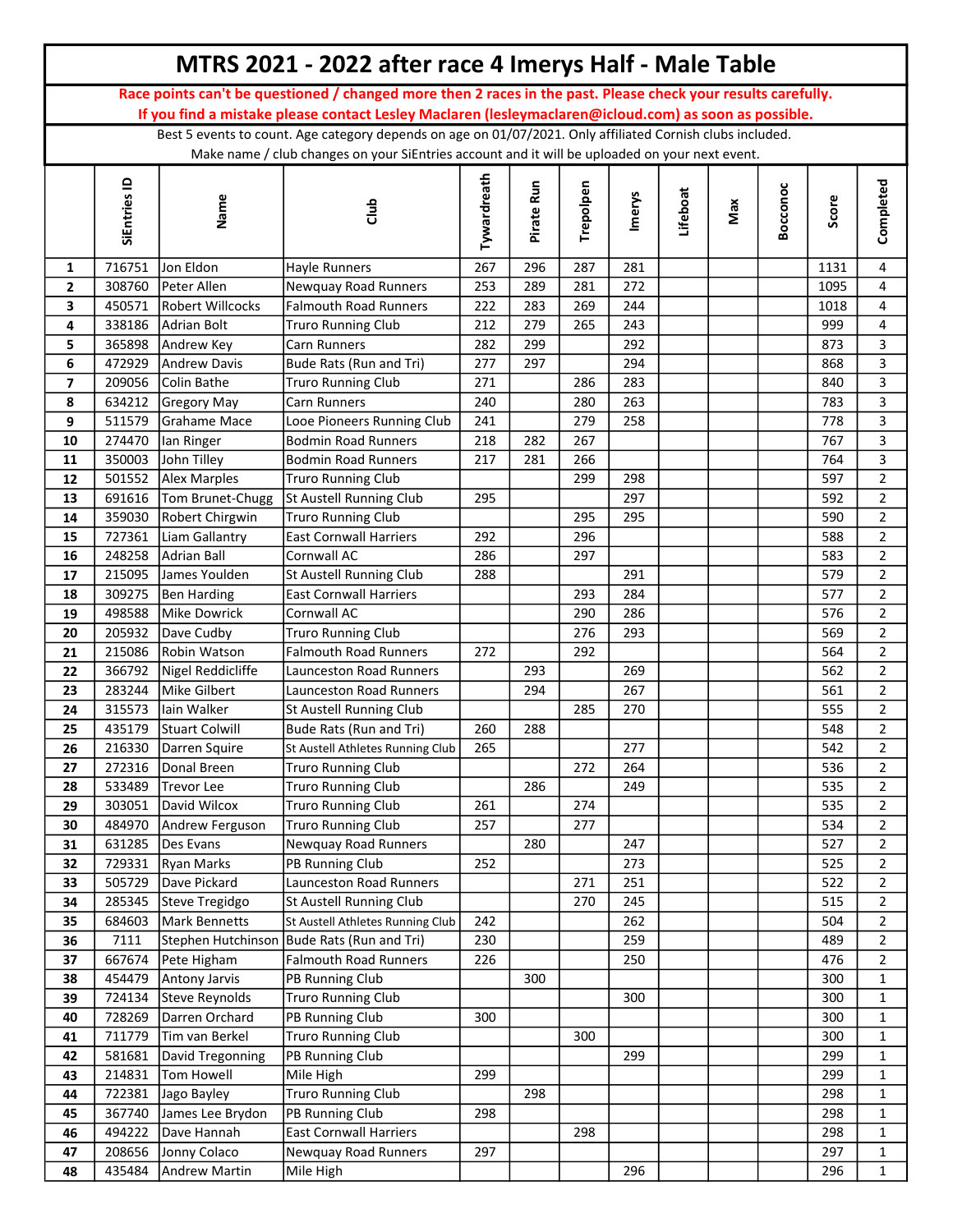|          |                  |                                      | MTRS 2021 - 2022 after race 4 Imerys Half - Male Table                                                        |             |            |           |        |          |     |          |            |                              |
|----------|------------------|--------------------------------------|---------------------------------------------------------------------------------------------------------------|-------------|------------|-----------|--------|----------|-----|----------|------------|------------------------------|
|          |                  |                                      | Race points can't be questioned / changed more then 2 races in the past. Please check your results carefully. |             |            |           |        |          |     |          |            |                              |
|          |                  |                                      | If you find a mistake please contact Lesley Maclaren (lesleymaclaren@icloud.com) as soon as possible.         |             |            |           |        |          |     |          |            |                              |
|          |                  |                                      | Best 5 events to count. Age category depends on age on 01/07/2021. Only affiliated Cornish clubs included.    |             |            |           |        |          |     |          |            |                              |
|          |                  |                                      | Make name / club changes on your SiEntries account and it will be uploaded on your next event.                |             |            |           |        |          |     |          |            |                              |
|          | SiEntries ID     | Name                                 | dub                                                                                                           | Tywardreath | Pirate Run | Trepolpen | Imerys | Lifeboat | Max | Bocconoc | Score      | Completed                    |
|          |                  |                                      |                                                                                                               |             |            |           |        |          |     |          |            |                              |
| 49       | 209372           | Simon Williams                       | Newquay & Par AC                                                                                              | 296         |            |           |        |          |     |          | 296        | $\mathbf{1}$                 |
| 50       | 215296           | Steve Baker                          | Tamar Trotters                                                                                                |             | 295        |           |        |          |     |          | 295        | $\mathbf{1}$                 |
| 51       | 725799           | Charles Buscombe                     | Newquay Road Runners                                                                                          | 294         |            |           |        |          |     |          | 294        | $\mathbf{1}$                 |
| 52       | 107942           | James Turner                         | <b>Truro Running Club</b>                                                                                     |             |            | 294       |        |          |     |          | 294        | $\mathbf{1}$                 |
| 53       | 623453           | Darren Roose                         | <b>Newquay Road Runners</b>                                                                                   | 293         |            |           |        |          |     |          | 293        | $\mathbf{1}$                 |
| 54       | 420966           | Mike Tunney                          | Bude Rats (Run and Tri)                                                                                       |             | 292        |           |        |          |     |          | 292        | $\mathbf{1}$                 |
| 55       | 382036           | Richard Chynoweth Truro Running Club |                                                                                                               |             |            | 291       |        |          |     |          | 291        | $\mathbf{1}$                 |
| 56       | 581575           | Dan Howes                            | PB Running Club                                                                                               | 291         |            |           |        |          |     |          | 291        | $\mathbf{1}$                 |
| 57       | 670739           | Paul Diffey                          | Bude Rats (Run and Tri)                                                                                       |             | 291        |           |        |          |     |          | 291        | $\mathbf{1}$                 |
| 58       | 573951           | Kelvin Moyse                         | Bude Rats (Run and Tri)                                                                                       |             | 290        |           |        |          |     |          | 290        | $\mathbf{1}$                 |
| 59       | 446463           | Mark Knight                          | Newquay & Par AC                                                                                              | 290         |            |           |        |          |     |          | 290        | $\mathbf{1}$                 |
| 60       | 159593           | Gary Richards                        | Cornwall AC                                                                                                   |             |            |           | 290    |          |     |          | 290        | $\mathbf{1}$                 |
| 61       | 421010           | Michael Rooney                       | <b>Truro Running Club</b>                                                                                     |             |            |           | 289    |          |     |          | 289        | $\mathbf{1}$                 |
| 62       | 748270           | lan Temple                           | <b>Bodmin Road Runners</b>                                                                                    |             |            | 289       |        |          |     |          | 289        | $\mathbf{1}$                 |
| 63       | 358924<br>682882 | Mark Deacon                          | Looe Pioneers Running Club                                                                                    | 289         |            |           | 288    |          |     |          | 289<br>288 | $\mathbf{1}$<br>$\mathbf{1}$ |
| 64<br>65 | 639044           | <b>Rob Standing</b><br>Matt Davies   | <b>Truro Running Club</b><br><b>East Cornwall Harriers</b>                                                    |             |            | 288       |        |          |     |          | 288        | $\mathbf{1}$                 |
| 66       | 716585           | Paul Johnson                         | <b>St Austell Running Club</b>                                                                                | 287         |            |           |        |          |     |          | 287        | $\mathbf{1}$                 |
| 67       | 579589           | Mark Gilbert                         | Newquay Road Runners                                                                                          |             |            |           | 287    |          |     |          | 287        | $\mathbf{1}$                 |
| 68       | 735830           | Crispin Brabner                      | Tamar Trotters                                                                                                |             | 287        |           |        |          |     |          | 287        | $\mathbf{1}$                 |
| 69       | 623694           | James Rooney                         | Bude Rats (Run and Tri)                                                                                       |             | 285        |           |        |          |     |          | 285        | $\mathbf{1}$                 |
| 70       | 471881           | Steven Brown                         | <b>Falmouth Road Runners</b>                                                                                  |             |            |           | 285    |          |     |          | 285        | $\mathbf{1}$                 |
| 71       | 383884           | Chris Madeley                        | <b>Bodmin Road Runners</b>                                                                                    | 285         |            |           |        |          |     |          | 285        | $\mathbf{1}$                 |
| 72       | 218618           | Nick Cleaver                         | Bude Rats (Run and Tri)                                                                                       |             | 284        |           |        |          |     |          | 284        | $\mathbf{1}$                 |
| 73       | 712790           | Charlie Mitchell                     | <b>Falmouth Road Runners</b>                                                                                  | 284         |            |           |        |          |     |          | 284        | $\mathbf{1}$                 |
| 74       | 657568           | Andrew James                         | Hayle Runners                                                                                                 |             |            | 284       |        |          |     |          | 284        | 1                            |
| 75       | 315450           | David Philp                          | <b>East Cornwall Harriers</b>                                                                                 |             |            | 283       |        |          |     |          | 283        | $\mathbf{1}$                 |
| 76       | 716532           | Morgan Squire                        | Newquay & Par AC                                                                                              | 283         |            |           |        |          |     |          | 283        | $\mathbf{1}$                 |
| 77       | 688769           | Liam O'Neill                         | Hayle Runners                                                                                                 |             |            |           | 282    |          |     |          | 282        | $\mathbf{1}$                 |
| 78       | 614302           | Chris Parker                         | <b>Falmouth Road Runners</b>                                                                                  |             |            | 282       |        |          |     |          | 282        | $\mathbf{1}$                 |
| 79       | 367296           | Richard Hosken                       | St Austell Athletes Running Club                                                                              | 281         |            |           |        |          |     |          | 281        | $\mathbf{1}$                 |
| 80       | 381794           | Malcolm Roberts                      | St Austell Running Club                                                                                       |             |            |           | 280    |          |     |          | 280        | $\mathbf{1}$                 |
| 81       | 726626           | Neil Carter                          | <b>Newquay Road Runners</b>                                                                                   | 280         |            |           |        |          |     |          | 280        | $\mathbf{1}$                 |
| 82       | 555109           | Dale Staff                           | Looe Pioneers Running Club                                                                                    | 279         |            |           |        |          |     |          | 279        | $\mathbf{1}$                 |
| 83       | 772582           | Thomas Halton                        | St Austell Running Club                                                                                       |             |            |           | 279    |          |     |          | 279        | $\mathbf{1}$                 |
| 84       | 657978           | Andy Stallard                        | <b>Truro Running Club</b>                                                                                     |             |            |           | 278    |          |     |          | 278        | $\mathbf 1$                  |
| 85       | 359133           | Peter McAughey                       | Launceston Road Runners                                                                                       |             |            | 278       |        |          |     |          | 278        | $\mathbf{1}$                 |
| 86       | 747780           | Chris Chirgwin                       | <b>Truro Running Club</b>                                                                                     |             |            |           | 276    |          |     |          | 276        | $\mathbf 1$                  |
| 87       | 571278           | Mathew Henderson                     | St Austell Running Club                                                                                       | 276         |            |           |        |          |     |          | 276        | $\mathbf{1}$                 |
| 88       | 198135           | Thomas Moore                         | <b>Truro Running Club</b>                                                                                     |             |            | 275       |        |          |     |          | 275        | $\mathbf{1}$                 |
| 89       | 533207           | David Harley                         | St Austell Running Club                                                                                       | 275         |            |           |        |          |     |          | 275        | $\mathbf{1}$                 |
| 90       | 465485           | Jason Bayly                          | Newquay Road Runners                                                                                          |             |            |           | 275    |          |     |          | 275        | $\mathbf{1}$                 |
| 91       | 688699           | Pete Walker                          | <b>Truro Running Club</b>                                                                                     |             |            |           | 274    |          |     |          | 274        | $\mathbf 1$                  |
| 92       | 542516           | Oliver Pool                          | <b>Truro Running Club</b>                                                                                     | 274         |            |           |        |          |     |          | 274        | $\mathbf{1}$                 |
| 93       | 183240           | Andrew Sims                          | <b>East Cornwall Harriers</b>                                                                                 |             |            | 273       |        |          |     |          | 273        | $\mathbf{1}$                 |
| 94       | 514188           | James Davies                         | <b>Truro Running Club</b>                                                                                     | 273         |            |           |        |          |     |          | 273        | $\mathbf{1}$                 |
| 95       | 667145           | Marc Bayly                           | Newquay Road Runners                                                                                          |             |            |           | 271    |          |     |          | 271        | $\mathbf{1}$                 |
| 96       | 633096           | Clive Finnimore                      | Looe Pioneers Running Club                                                                                    | 269         |            |           |        |          |     |          | 269        | $\mathbf{1}$                 |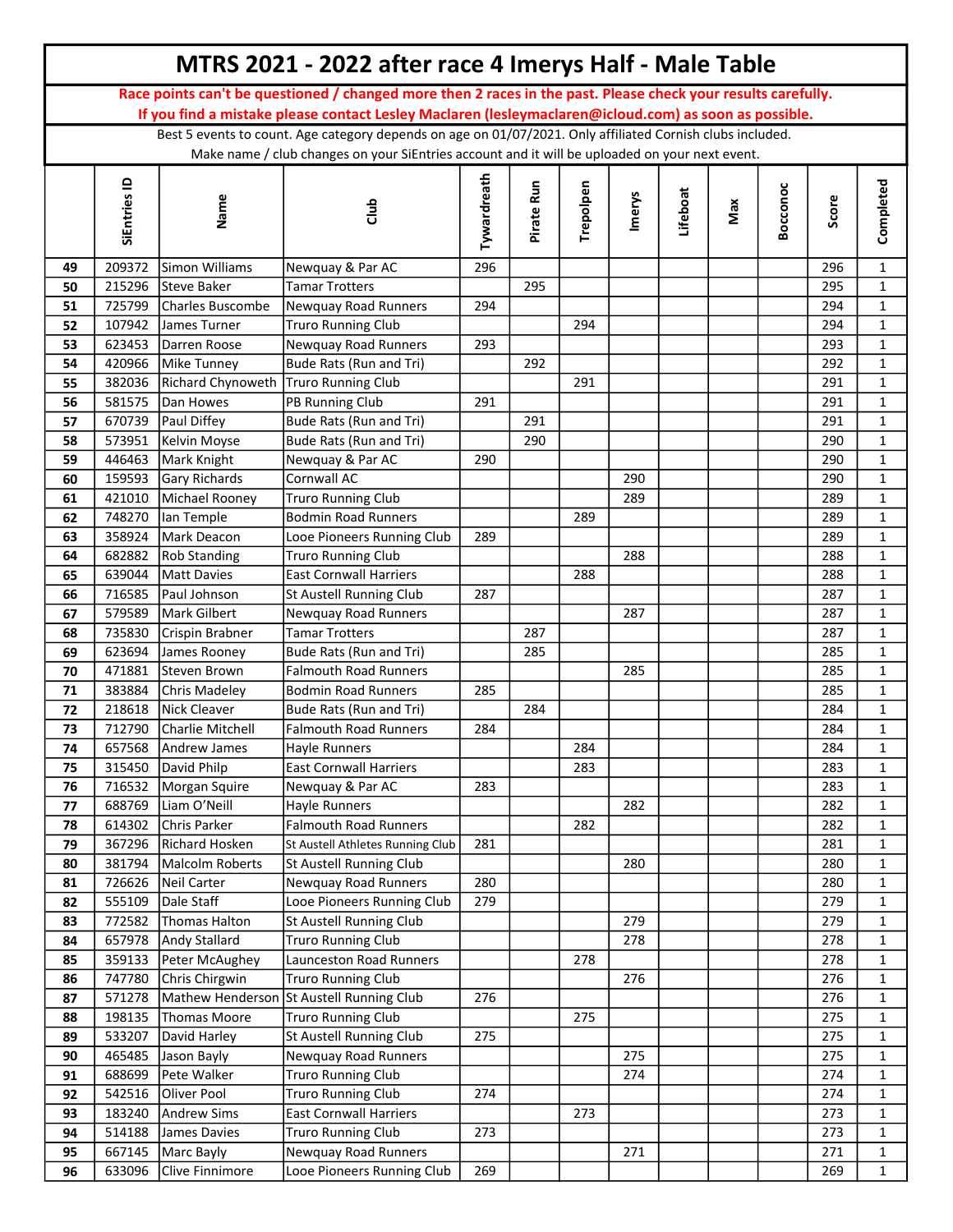|            |                  |                                       | MTRS 2021 - 2022 after race 4 Imerys Half - Male Table                                                        |             |            |           |               |          |     |          |            |                              |
|------------|------------------|---------------------------------------|---------------------------------------------------------------------------------------------------------------|-------------|------------|-----------|---------------|----------|-----|----------|------------|------------------------------|
|            |                  |                                       | Race points can't be questioned / changed more then 2 races in the past. Please check your results carefully. |             |            |           |               |          |     |          |            |                              |
|            |                  |                                       | If you find a mistake please contact Lesley Maclaren (lesleymaclaren@icloud.com) as soon as possible.         |             |            |           |               |          |     |          |            |                              |
|            |                  |                                       | Best 5 events to count. Age category depends on age on 01/07/2021. Only affiliated Cornish clubs included.    |             |            |           |               |          |     |          |            |                              |
|            |                  |                                       | Make name / club changes on your SiEntries account and it will be uploaded on your next event.                |             |            |           |               |          |     |          |            |                              |
|            | SiEntries ID     | Name                                  | dub                                                                                                           | Tywardreath | Pirate Run | Trepolpen | <b>Imerys</b> | Lifeboat | Max | Bocconoc | Score      | Completed                    |
|            |                  |                                       |                                                                                                               |             |            |           |               |          |     |          |            |                              |
| 97         | 727254           | Luke Hopper                           | Newquay & Par AC                                                                                              | 268         |            |           |               |          |     |          | 268        | $\mathbf{1}$                 |
| 98         | 459730           | Martin Penney                         | Bys Vyken Race Team                                                                                           |             |            |           | 268           |          |     |          | 268        | $\mathbf{1}$                 |
| 99         | 741008           | James Danks                           | Falmouth Road Runners                                                                                         |             |            | 268       |               |          |     |          | 268        | $\mathbf{1}$                 |
| 100        | 558623           | Marty Barnfield                       | Bodmin Road Runners                                                                                           |             |            |           | 266           |          |     |          | 266        | $\mathbf{1}$                 |
| 101        | 471808           | Mark Sweeney                          | St Austell Running Club                                                                                       | 266         |            |           |               |          |     |          | 266        | $\mathbf{1}$                 |
| 102        | 145005           | Andrew Ferguson                       | <b>Truro Running Club</b>                                                                                     |             |            |           | 265           |          |     |          | 265        | $\mathbf{1}$                 |
| 103        | 587548           | Ross Buscombe                         | St Austell Running Club                                                                                       | 264         |            |           |               |          |     |          | 264        | $\mathbf{1}$                 |
| 104        | 729192           | Jake Freeland                         | Hayle Runners                                                                                                 | 263         |            |           |               |          |     |          | 263        | $\mathbf{1}$                 |
| 105        | 355794           | Steven Lee                            | St Austell Athletes Running Club                                                                              | 262         |            |           |               |          |     |          | 262        | $\mathbf{1}$                 |
| 106        | 392337           | Matt Phillips                         | St Austell Running Club                                                                                       |             |            |           | 261           |          |     |          | 261        | $\mathbf{1}$                 |
| 107        | 784384           | Peter Brocklehurst                    | St Austell Athletes Running Club                                                                              |             |            |           | 260           |          |     |          | 260        | $\mathbf{1}$                 |
| 108        | 283155           | Lee Williams                          | St Austell Athletes Running Club                                                                              | 259         |            |           |               |          |     |          | 259        | $\mathbf{1}$                 |
| 109        | 470028           | Paul Trudgeon                         | St Austell Athletes Running Club                                                                              | 258         |            |           |               |          |     |          | 258        | $\mathbf{1}$                 |
| 110        | 354636           | Craig Vaughnley                       | <b>East Cornwall Harriers</b>                                                                                 |             |            |           | 257           |          |     |          | 257        | $\mathbf{1}$                 |
| 111        | 344993           | Barry Osborne                         | PB Running Club                                                                                               | 256         |            |           |               |          |     |          | 256        | $\mathbf{1}$                 |
| 112        | 435811           | Shane Meehan                          | St Austell Athletes Running Club                                                                              |             |            |           | 256           |          |     |          | 256        | $\mathbf{1}$                 |
| 113        | 574810           | Mark Tregenza                         | St Austell Running Club                                                                                       |             |            |           | 255           |          |     |          | 255        | $\mathbf{1}$                 |
| 114        | 283380           | <b>Ross Lawry</b>                     | St Austell Running Club                                                                                       | 255         |            |           |               |          |     |          | 255        | $\mathbf{1}$                 |
| 115        | 784708           | Stephen Hill                          | St Austell Running Club                                                                                       |             |            |           | 254           |          |     |          | 254        | $\mathbf{1}$                 |
| 116<br>117 | 516973<br>777415 | Paul Allan<br><b>Matt Prowse</b>      | Hayle Runners                                                                                                 | 254         |            |           | 253           |          |     |          | 254<br>253 | $\mathbf{1}$<br>$\mathbf{1}$ |
| 118        | 281390           | Mark Tamblyn                          | St Austell Athletes Running Club<br><b>Falmouth Road Runners</b>                                              |             |            |           | 252           |          |     |          | 252        | $\mathbf{1}$                 |
| 119        | 605782           | Paul Oliver                           | <b>Falmouth Road Runners</b>                                                                                  | 251         |            |           |               |          |     |          | 251        | $\mathbf{1}$                 |
| 120        | 730749           | Simon Pollard                         | St Austell Athletes Running Club                                                                              | 250         |            |           |               |          |     |          | 250        | $\mathbf{1}$                 |
| 121        | 527316           | Nigel Grant                           | Bude Rats (Run and Tri)                                                                                       | 249         |            |           |               |          |     |          | 249        | $\mathbf{1}$                 |
| 122        |                  | 719222 James Stephens                 | St Austell Running Club                                                                                       | 248         |            |           |               |          |     |          | 248        | 1                            |
| 123        | 368721           | David Wilton                          | Falmouth Road Runners                                                                                         |             |            |           | 248           |          |     |          | 248        | $\mathbf{1}$                 |
| 124        | 159636           | Rob Wallbank                          | St Austell Running Club                                                                                       | 247         |            |           |               |          |     |          | 247        | $\mathbf{1}$                 |
| 125        | 515061           | Steven Jenkin                         | Cornwall AC                                                                                                   | 246         |            |           |               |          |     |          | 246        | $\mathbf{1}$                 |
| 126        | 606131           | John Beard                            | Newquay Road Runners                                                                                          |             |            |           | 246           |          |     |          | 246        | $\mathbf{1}$                 |
| 127        | 717137           | Andy Moore                            | Hayle Runners                                                                                                 | 245         |            |           |               |          |     |          | 245        | $\mathbf{1}$                 |
| 128        | 717870           |                                       | Marc David De Zorzi St Austell Running Club                                                                   | 244         |            |           |               |          |     |          | 244        | $\mathbf{1}$                 |
| 129        | 729059           | Gordon Adie                           | <b>Truro Running Club</b>                                                                                     | 243         |            |           |               |          |     |          | 243        | $\mathbf{1}$                 |
| 130        | 386679           | David Brown                           | St Petroc's Dragons Triathlon Club Bodmin                                                                     | 239         |            |           |               |          |     |          | 239        | $\mathbf{1}$                 |
| 131        | 728589           | Darren Hardwick                       | Looe Pioneers Running Club                                                                                    | 238         |            |           |               |          |     |          | 238        | $\mathbf{1}$                 |
| 132        | 720468           | David Mellor                          | St Austell Running Club                                                                                       | 237         |            |           |               |          |     |          | 237        | $\mathbf{1}$                 |
| 133        | 498911           | Nigel Knuckey                         | <b>Truro Running Club</b>                                                                                     | 236         |            |           |               |          |     |          | 236        | $\mathbf{1}$                 |
| 134        | 392806           | <b>Nicky Morse</b>                    | Bys Vyken Race Team                                                                                           | 235         |            |           |               |          |     |          | 235        | $\mathbf{1}$                 |
| 135        | 716604           | <b>Matthew Faull</b>                  | St Austell Running Club                                                                                       | 234         |            |           |               |          |     |          | 234        | $\mathbf{1}$                 |
| 136        | 550913           | Chunky (Antony) Penhaul Hayle Runners |                                                                                                               | 233         |            |           |               |          |     |          | 233        | $\mathbf{1}$                 |
| 137        | 728572           | Anthony Burrows                       | Hayle Runners                                                                                                 | 232         |            |           |               |          |     |          | 232        | $\mathbf 1$                  |
| 138        | 283679           | Andrew Jay                            | St Austell Running Club                                                                                       | 231         |            |           |               |          |     |          | 231        | $\mathbf{1}$                 |
| 139        | 206194           | Richard Boucher                       | Hayle Runners                                                                                                 | 229         |            |           |               |          |     |          | 229        | $\mathbf 1$                  |
| 140        | 210339           | Mark Colton-Taylor                    | Truro Running Club                                                                                            | 228         |            |           |               |          |     |          | 228        | $\mathbf{1}$                 |
| 141        | 568631           | Shannon Elding                        | PB Running Club                                                                                               | 227         |            |           |               |          |     |          | 227        | $\mathbf{1}$                 |
| 142<br>143 | 718104<br>716601 | Philip Spargo                         | <b>Truro Running Club</b>                                                                                     | 225<br>224  |            |           |               |          |     |          | 225<br>224 | $\mathbf{1}$                 |
| 144        | 206038           | Martin Gregory<br>Martin Trethewey    | Looe Pioneers Running Club<br>St Austell Running Club                                                         | 223         |            |           |               |          |     |          | 223        | $\mathbf{1}$<br>$\mathbf{1}$ |
|            |                  |                                       |                                                                                                               |             |            |           |               |          |     |          |            |                              |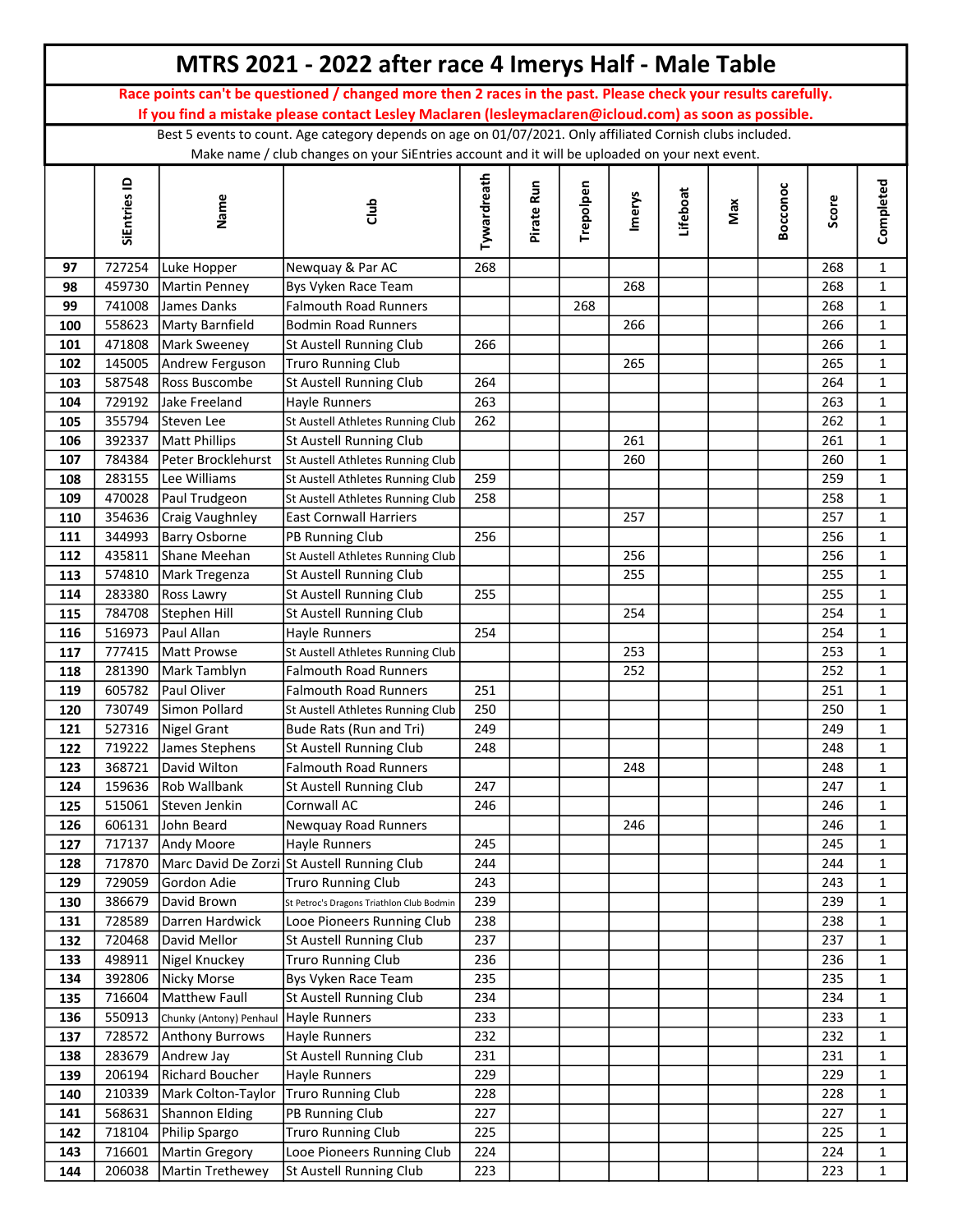|     |                           |                                                                                                                                                                                                              | MTRS 2021 - 2022 after race 4 Imerys Half - Male Table                                                                                                                                                                 |                   |             |           |        |          |     |         |       |              |  |  |  |
|-----|---------------------------|--------------------------------------------------------------------------------------------------------------------------------------------------------------------------------------------------------------|------------------------------------------------------------------------------------------------------------------------------------------------------------------------------------------------------------------------|-------------------|-------------|-----------|--------|----------|-----|---------|-------|--------------|--|--|--|
|     |                           |                                                                                                                                                                                                              | Race points can't be questioned / changed more then 2 races in the past. Please check your results carefully.<br>If you find a mistake please contact Lesley Maclaren (lesleymaclaren@icloud.com) as soon as possible. |                   |             |           |        |          |     |         |       |              |  |  |  |
|     |                           | Best 5 events to count. Age category depends on age on 01/07/2021. Only affiliated Cornish clubs included.<br>Make name / club changes on your SiEntries account and it will be uploaded on your next event. |                                                                                                                                                                                                                        |                   |             |           |        |          |     |         |       |              |  |  |  |
|     | ≘<br><b>S</b><br>SiEntrie | Name                                                                                                                                                                                                         | 름                                                                                                                                                                                                                      | ath<br>õ<br>ardre | Run<br>rate | Trepolpen | lmery: | .ifeboat | Max | Boccono | Score | Completed    |  |  |  |
| 145 | 658687                    | Stephen Pitcher                                                                                                                                                                                              | MudCrew Running                                                                                                                                                                                                        | 221               |             |           |        |          |     |         | 221   |              |  |  |  |
| 146 | 454678                    | Robert Burrows                                                                                                                                                                                               | Hayle Runners                                                                                                                                                                                                          | 220               |             |           |        |          |     |         | 220   |              |  |  |  |
| 147 | 717278                    | Dale Clarke                                                                                                                                                                                                  | Hayle Runners                                                                                                                                                                                                          | 219               |             |           |        |          |     |         | 219   | 1            |  |  |  |
| 148 | 193851                    | Roy Newton                                                                                                                                                                                                   | <b>Falmouth Road Runners</b>                                                                                                                                                                                           | 216               |             |           |        |          |     |         | 216   |              |  |  |  |
| 149 | 717630                    | Steve Menear                                                                                                                                                                                                 | St Austell Running Club                                                                                                                                                                                                | 215               |             |           |        |          |     |         | 215   | $\mathbf{1}$ |  |  |  |
| 150 | 659414                    | Robert Bolitho                                                                                                                                                                                               | Hayle Runners                                                                                                                                                                                                          | 214               |             |           |        |          |     |         | 214   |              |  |  |  |
| 151 | 718927                    | Michael Wooding                                                                                                                                                                                              | Newquay Road Runners                                                                                                                                                                                                   | 213               |             |           |        |          |     |         | 213   |              |  |  |  |
| 152 | 475986                    | David Garrard                                                                                                                                                                                                | lFalmouth Road Runners                                                                                                                                                                                                 | 211               |             |           |        |          |     |         | 211   |              |  |  |  |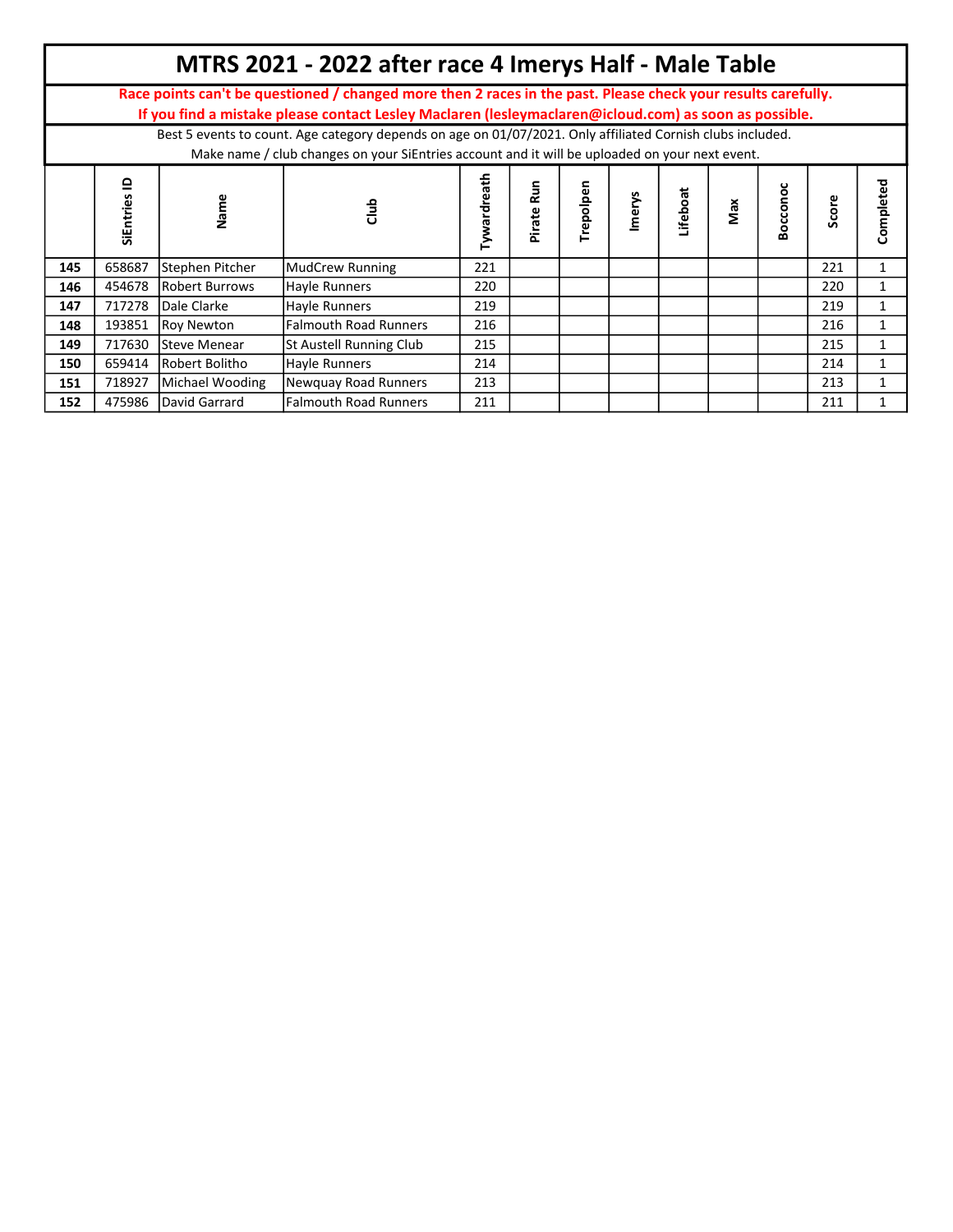|                  |                                    | MTRS 2021 - 2022 after race 4 Imerys Half - Female Age Category Table                                                                                                                                        |             |            |           |        |          |     |          |            |                              |
|------------------|------------------------------------|--------------------------------------------------------------------------------------------------------------------------------------------------------------------------------------------------------------|-------------|------------|-----------|--------|----------|-----|----------|------------|------------------------------|
|                  |                                    | Race points can't be questioned / changed more then 2 races in the past. Please check your results carefully.                                                                                                |             |            |           |        |          |     |          |            |                              |
|                  |                                    | If you find a mistake please contact Lesley Maclaren (lesleymaclaren@icloud.com) as soon as possible.                                                                                                        |             |            |           |        |          |     |          |            |                              |
|                  |                                    | Best 5 events to count. Age category depends on age on 01/07/2021. Only affiliated Cornish clubs included.<br>Make name / club changes on your SiEntries account and it will be uploaded on your next event. |             |            |           |        |          |     |          |            |                              |
| SiEntries ID     | Name                               | dub                                                                                                                                                                                                          | Tywardreath | Pirate Run | Trepolpen | Imerys | Lifeboat | Max | Bocconoc | Score      | Age Category                 |
| 587683           |                                    | Isabel Irwin-Bowler St Austell Running Club                                                                                                                                                                  | 98          | 100        |           | 99     |          |     |          | 297        | Female Under 35              |
| 388876           | Julia Davis                        | Newquay Road Runners                                                                                                                                                                                         |             |            |           | 100    |          |     |          | 100        | Female Under 35              |
| 447321           | Stacie Marks                       | PB Running Club                                                                                                                                                                                              | 100         |            |           |        |          |     |          | 100        | Female Under 35              |
| 735698           | Jo Temple                          | <b>Truro Running Club</b>                                                                                                                                                                                    |             |            | 100       |        |          |     |          | 100        | Female Under 35              |
| 359044           | Amy Jose                           | Hayle Runners                                                                                                                                                                                                | 99          |            |           |        |          |     |          | 99         | Female Under 35              |
| 420791           | Rachael Gallagher                  | Hayle Runners                                                                                                                                                                                                |             |            | 99        |        |          |     |          | 99         | Female Under 35              |
| 537987           | Ayesha Gillespie                   | Bodmin Women's Running Club                                                                                                                                                                                  |             | 99         |           |        |          |     |          | 99         | Female Under 35              |
| 431004           | <b>Kelly Prutton</b>               | Looe Pioneers Running Club                                                                                                                                                                                   |             |            | 98        |        |          |     |          | 98         | Female Under 35              |
| 608167           | Amy Gates                          | St Austell Running Club                                                                                                                                                                                      |             |            |           | 98     |          |     |          | 98         | Female Under 35              |
| 629558           | Kerry Hodgson                      | Bude Rats (Run and Tri)                                                                                                                                                                                      |             | 98         |           |        |          |     |          | 98         | Female Under 35              |
| 159585           | <b>Holly Payne</b>                 | St Austell Running Club                                                                                                                                                                                      | 97          |            |           |        |          |     |          | 97         | Female Under 35              |
| 579839           | Melissa Tonkin                     | Hayle Runners                                                                                                                                                                                                |             |            | 97        |        |          |     |          | 97         | Female Under 35              |
| 689184           | <b>Ashley Gates</b>                | St Austell Running Club                                                                                                                                                                                      |             |            |           | 97     |          |     |          | 97         | Female Under 35              |
| 665740           | Donna Dark                         | Hayle Runners                                                                                                                                                                                                | 95          |            |           |        |          |     |          | 95         | Female Under 35              |
| 682696           | Janet Wills                        | St Austell Running Club                                                                                                                                                                                      | 98          |            |           | 100    |          |     |          | 198        | Female 70-74                 |
| 726579           | Linda Tout                         | <b>Tamar Trotters</b>                                                                                                                                                                                        | 100         |            |           |        |          |     |          | 100        | Female 70-74                 |
| 621651           | Kathran Dormer                     | <b>Falmouth Road Runners</b>                                                                                                                                                                                 | 99          |            |           |        |          |     |          | 99         | Female 70-74                 |
| 368360           | Jackie Cope                        | <b>Falmouth Road Runners</b>                                                                                                                                                                                 | 100         | 100        | 100       | 100    |          |     |          | 400        | Female 65-69                 |
| 212431           | Diane Warren                       | Hayle Runners                                                                                                                                                                                                | 99          |            |           |        |          |     |          | 99         | Female 65-69                 |
| 690858           | <b>Kathy Saunders</b>              | Looe Pioneers Running Club                                                                                                                                                                                   |             |            | 99        |        |          |     |          | 99         | Female 65-69                 |
| 396493           | Christina Lake<br>Jackie Morse     | <b>Falmouth Road Runners</b>                                                                                                                                                                                 | 98          |            |           | 99     |          |     |          | 197        | Female 60-64<br>Female 60-64 |
| 270465<br>704030 |                                    | Bys Vyken Race Team<br><b>East Cornwall Harriers</b>                                                                                                                                                         | 100         |            |           | 100    |          |     |          | 100<br>100 | Female 60-64                 |
| 729068           | Terry King<br>Zonia Thompson       | Bude Rats (Run and Tri)                                                                                                                                                                                      |             | 100        |           |        |          |     |          | 100        | Female 60-64                 |
| 199137           | Helen Ralph                        | <b>Tamar Trotters</b>                                                                                                                                                                                        | 99          |            |           |        |          |     |          | 99         | Female 60-64                 |
| 200257           | Jennie Massey                      | Hayle Runners                                                                                                                                                                                                | 97          |            |           |        |          |     |          | 97         | Female 60-64                 |
|                  | 475278 Sharon Daw                  | <b>East Cornwall Harriers</b>                                                                                                                                                                                | $100\,$     |            | 100       | 100    |          |     |          | 300        | Female 55-59                 |
| 158743           | Jane Stedman                       | <b>Bodmin Road Runners</b>                                                                                                                                                                                   |             | 100        | 97        | 96     |          |     |          | 293        | Female 55-59                 |
| 315414           | Linda Pickard                      | Launceston Road Runners                                                                                                                                                                                      | 96          |            | 96        | 97     |          |     |          | 289        | Female 55-59                 |
| 504813           | Julie Bolitho                      | Hayle Runners                                                                                                                                                                                                | 86          |            | 94        | 95     |          |     |          | 275        | Female 55-59                 |
|                  | 386188 Revis Crowle                | <b>East Cornwall Harriers</b>                                                                                                                                                                                |             |            | 99        | 99     |          |     |          | 198        | Female 55-59                 |
| 567775           | Lisa Player                        | Newquay Road Runners                                                                                                                                                                                         | 97          |            |           | 98     |          |     |          | 195        | Female 55-59                 |
| 359238           | Lesley Taphouse                    | <b>Bodmin Road Runners</b>                                                                                                                                                                                   | 88          |            |           | 94     |          |     |          | 182        | Female 55-59                 |
| 368022           | Liz Trebilcock                     | <b>Truro Running Club</b>                                                                                                                                                                                    | 99          |            |           |        |          |     |          | 99         | Female 55-59                 |
| 454043           | Juliet Stewart                     | <b>Truro Running Club</b>                                                                                                                                                                                    |             | 99         |           |        |          |     |          | 99         | Female 55-59                 |
| 637899           | Nichola Sinclair                   | <b>Bodmin Road Runners</b>                                                                                                                                                                                   |             | 98         |           |        |          |     |          | 98         | Female 55-59                 |
| 716635           | Nicola Froud                       | Hayle Runners                                                                                                                                                                                                | 98          |            |           |        |          |     |          | 98         | Female 55-59                 |
| 748272           | Alison Temple                      | <b>Bodmin Road Runners</b>                                                                                                                                                                                   |             |            | 98        |        |          |     |          | 98         | Female 55-59                 |
| 464872           | Jean Cutlan                        | St Austell Athletes Running Club                                                                                                                                                                             | 95          |            |           |        |          |     |          | 95         | Female 55-59                 |
| 650028           | Jane Naylor                        | Hayle Runners                                                                                                                                                                                                |             |            | 95        |        |          |     |          | 95         | Female 55-59                 |
| 725954           | Sally Fletcher                     | St Austell Running Club                                                                                                                                                                                      | 94          |            |           |        |          |     |          | 94         | Female 55-59                 |
| 447110           | Julie Toy                          | Carn Runners                                                                                                                                                                                                 | 93          |            |           |        |          |     |          | 93         | Female 55-59                 |
| 531490           | Jennifer Lawson                    | Newquay Road Runners                                                                                                                                                                                         | 92          |            |           |        |          |     |          | 92         | Female 55-59                 |
| 652263           | Theresa Clark                      | Hayle Runners                                                                                                                                                                                                | 91          |            |           |        |          |     |          | 91         | Female 55-59                 |
| 660236           | Helen Cattran-Dunlop Hayle Runners |                                                                                                                                                                                                              | 89          |            |           |        |          |     |          | 89         | Female 55-59                 |
| 727349           | Lesley Pallett                     | St Austell Running Club                                                                                                                                                                                      | 87          |            |           |        |          |     |          | 87         | Female 55-59                 |
| 654986           | Sharon Peake                       | Bodmin Women's Running Club                                                                                                                                                                                  | 85          |            |           |        |          |     |          | 85         | Female 55-59                 |
| 716679           |                                    | Michele Baker-Caton Bodmin Women's Running Club                                                                                                                                                              | 84          |            |           |        |          |     |          | 84         | Female 55-59                 |
| 498189           | Alison Weir                        | <b>Falmouth Road Runners</b>                                                                                                                                                                                 | 97          | 98         | 98        | 97     |          |     |          | 390        | Female 50-54                 |
| 691229           | Rebecca Shore                      | St Austell Running Club                                                                                                                                                                                      | 93          |            | 96        | 93     |          |     |          | 282        | Female 50-54                 |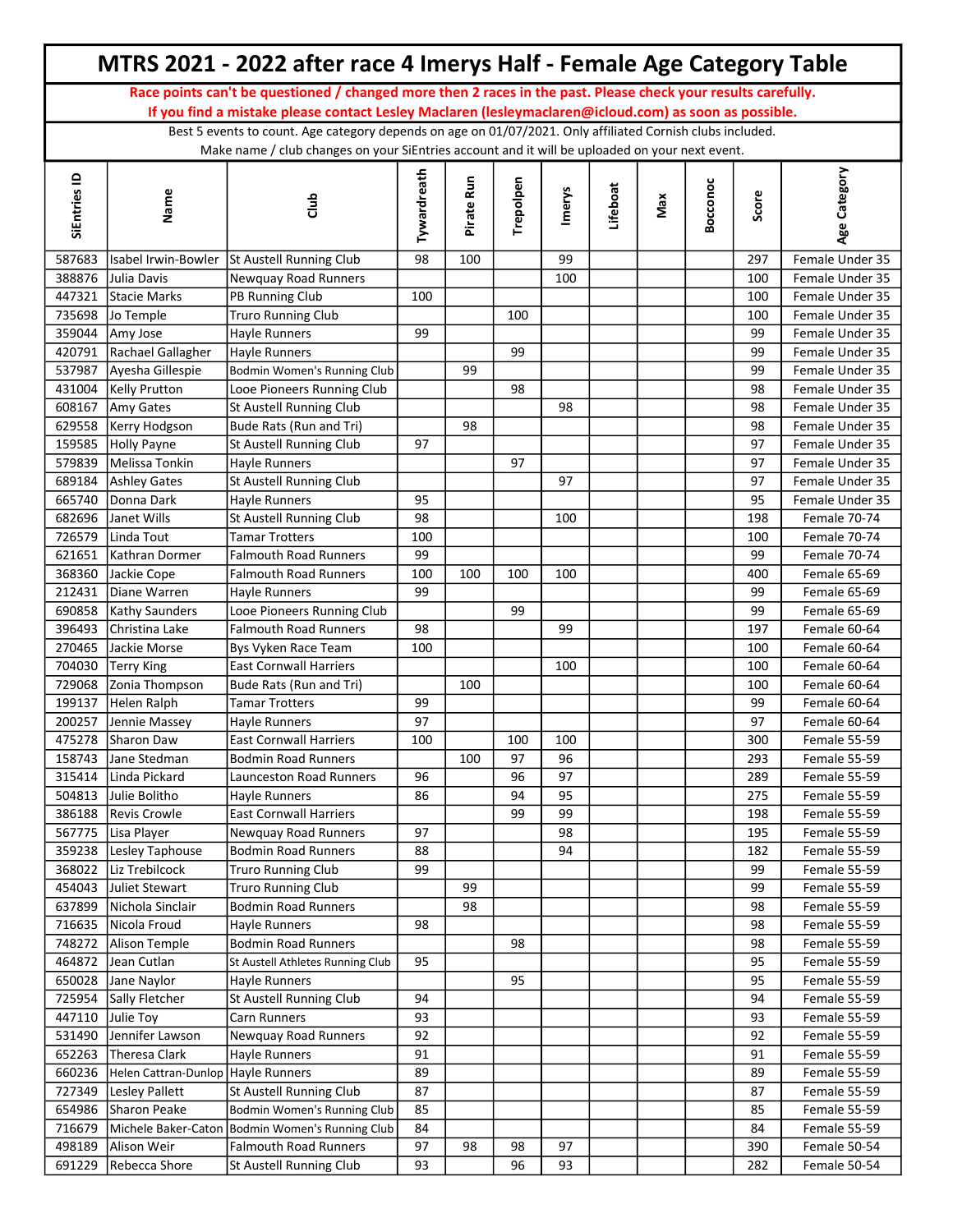|                  |                                    | MTRS 2021 - 2022 after race 4 Imerys Half - Female Age Category Table                                                                                                                                        |             |            |           |        |          |     |          |            |                              |
|------------------|------------------------------------|--------------------------------------------------------------------------------------------------------------------------------------------------------------------------------------------------------------|-------------|------------|-----------|--------|----------|-----|----------|------------|------------------------------|
|                  |                                    | Race points can't be questioned / changed more then 2 races in the past. Please check your results carefully.                                                                                                |             |            |           |        |          |     |          |            |                              |
|                  |                                    | If you find a mistake please contact Lesley Maclaren (lesleymaclaren@icloud.com) as soon as possible.                                                                                                        |             |            |           |        |          |     |          |            |                              |
|                  |                                    | Best 5 events to count. Age category depends on age on 01/07/2021. Only affiliated Cornish clubs included.<br>Make name / club changes on your SiEntries account and it will be uploaded on your next event. |             |            |           |        |          |     |          |            |                              |
| SiEntries ID     | Name                               | dub                                                                                                                                                                                                          | Tywardreath | Pirate Run | Trepolpen | Imerys | Lifeboat | Max | Bocconoc | Score      | Age Category                 |
| 160186           | Helen Thomas                       | <b>Truro Running Club</b>                                                                                                                                                                                    | 98          |            |           | 99     |          |     |          | 197        | Female 50-54                 |
| 644613           | Sandra Haynes                      | Looe Pioneers Running Club                                                                                                                                                                                   |             | 95         |           | 92     |          |     |          | 187        | Female 50-54                 |
| 283613           | Jackie Brydon                      | PB Running Club                                                                                                                                                                                              | 100         |            |           |        |          |     |          | 100        | Female 50-54                 |
| 548074           | Victoria Jackson                   | <b>Truro Running Club</b>                                                                                                                                                                                    |             |            | 100       |        |          |     |          | 100        | Female 50-54                 |
| 579417           | Lyn Coffman                        | <b>Tamar Trotters</b>                                                                                                                                                                                        |             | 100        |           |        |          |     |          | 100        | Female 50-54                 |
| 748767           | Debbie Harrison-Webb Hayle Runners |                                                                                                                                                                                                              |             |            |           | 100    |          |     |          | 100        | Female 50-54                 |
| 393536           | Corinne Gerrard                    | Hayle Runners                                                                                                                                                                                                | 99          |            |           |        |          |     |          | 99         | Female 50-54                 |
| 729115           | Mandy Congdon                      | Bude Rats (Run and Tri)                                                                                                                                                                                      |             | 99         |           |        |          |     |          | 99         | Female 50-54                 |
| 745100           | Miranda Flannigan                  | Cornwall AC                                                                                                                                                                                                  |             |            | 99        |        |          |     |          | 99         | Female 50-54                 |
| 205812           | Jane Stephens                      | <b>Bodmin Road Runners</b>                                                                                                                                                                                   |             |            |           | 98     |          |     |          | 98         | Female 50-54                 |
| 244469           | <b>Tamzin Davey</b>                | Cornwall AC                                                                                                                                                                                                  |             | 97         |           |        |          |     |          | 97         | Female 50-54                 |
| 764821           | Karen Parker                       | <b>Falmouth Road Runners</b>                                                                                                                                                                                 |             |            | 97        |        |          |     |          | 97         | Female 50-54                 |
| 679307           | Paula Baker                        | Bude Rats (Run and Tri)                                                                                                                                                                                      |             | 96         |           |        |          |     |          | 96         | Female 50-54                 |
| 726353           | <b>Gill Overell</b>                | St Austell Running Club                                                                                                                                                                                      | 96          |            |           |        |          |     |          | 96         | Female 50-54                 |
| 746924           | Mandy Watts                        | Newquay Road Runners                                                                                                                                                                                         |             |            |           | 96     |          |     |          | 96         | Female 50-54                 |
| 209394           | Michelle Roskilly                  | Hayle Runners                                                                                                                                                                                                | 95          |            |           |        |          |     |          | 95         | Female 50-54                 |
| 561274           | Amanda Miller                      | Hayle Runners                                                                                                                                                                                                |             |            | 95        |        |          |     |          | 95         | Female 50-54                 |
| 579805           | Sarah Booker                       | <b>Falmouth Road Runners</b>                                                                                                                                                                                 |             |            |           | 95     |          |     |          | 95         | Female 50-54                 |
| 189793           | Fiona Peck                         | Tamar Trotters                                                                                                                                                                                               | 94          |            |           |        |          |     |          | 94         | Female 50-54                 |
| 579695           | Nicky Brenton                      | <b>Bodmin Road Runners</b>                                                                                                                                                                                   |             |            |           | 94     |          |     |          | 94         | Female 50-54                 |
| 664035           | Suzanne Brown                      | Bude Rats (Run and Tri)                                                                                                                                                                                      |             | 94         |           |        |          |     |          | 94         | Female 50-54                 |
| 718376           | Claire Payne                       | Carn Runners                                                                                                                                                                                                 | 92          |            |           |        |          |     |          | 92         | Female 50-54                 |
| 516080           | Julie Gregory                      | Looe Pioneers Running Club                                                                                                                                                                                   | 91          |            |           |        |          |     |          | 91         | Female 50-54                 |
| 716599           | Jay Wagstaff                       | Looe Pioneers Running Club                                                                                                                                                                                   | 90          |            |           |        |          |     |          | 90         | Female 50-54                 |
| 524126           | <b>Kelly Bills</b>                 | Carn Runners                                                                                                                                                                                                 | 96          | 100        |           | 99     |          |     |          | 295        | Female 45-49                 |
| 643489           | Julie Oxenham                      | <b>Bodmin Road Runners</b>                                                                                                                                                                                   | 95          | 99         |           | 98     |          |     |          | 292        | Female 45-49                 |
|                  | 555073 Claire Barlow               | <b>Bodmin Road Runners</b>                                                                                                                                                                                   | 92          |            | 100       | 88     |          |     |          | 280        | Female 45-49                 |
| 690547           | Emma Lawry                         | St Austell Running Club                                                                                                                                                                                      | 89          |            | 99        | 92     |          |     |          | 280        | Female 45-49                 |
| 185901           | Kathryn Marsh                      | Carn Runners                                                                                                                                                                                                 | 87          | 94         |           | 89     |          |     |          | 270        | Female 45-49                 |
| 450721           | Nina Chell                         | <b>Falmouth Road Runners</b>                                                                                                                                                                                 |             | 97         |           | 90     |          |     |          | 187        | Female 45-49                 |
| 665436           | Susan Thomas                       | Hayle Runners                                                                                                                                                                                                | 85          |            | 98        |        |          |     |          | 183        | Female 45-49                 |
| 416165           | Sarah Steed                        | <b>East Cornwall Harriers</b>                                                                                                                                                                                | 90          | 93         |           | 91     |          |     |          | 181        | Female 45-49                 |
| 718316<br>367503 | Anya Martin<br>Joanne Robinson     | Carn Runners<br>Looe Pioneers Running Club                                                                                                                                                                   | 88<br>100   |            |           |        |          |     |          | 181<br>100 | Female 45-49<br>Female 45-49 |
| 501832           | <b>Claire Mensing</b>              | <b>Truro Running Club</b>                                                                                                                                                                                    |             |            |           | 100    |          |     |          | 100        | Female 45-49                 |
| 287905           | Rachael Thomas                     | Cornwall AC                                                                                                                                                                                                  | 99          |            |           |        |          |     |          | 99         | Female 45-49                 |
| 363491           | Emma Langstaff                     | Looe Pioneers Running Club                                                                                                                                                                                   | 98          |            |           |        |          |     |          | 98         | Female 45-49                 |
| 737105           | Sarah Woodland                     | Bude Rats (Run and Tri)                                                                                                                                                                                      |             | 98         |           |        |          |     |          | 98         | Female 45-49                 |
| 504291           | Lisa Webb                          | <b>East Cornwall Harriers</b>                                                                                                                                                                                |             |            |           | 97     |          |     |          | 97         | Female 45-49                 |
| 512377           | Alison Catnach                     | Looe Pioneers Running Club                                                                                                                                                                                   | 97          |            |           |        |          |     |          | 97         | Female 45-49                 |
| 665831           | <b>Clare Redgers</b>               | Hayle Runners                                                                                                                                                                                                |             |            | 97        |        |          |     |          | 97         | Female 45-49                 |
| 408199           | Kathryn Thomas                     | Cornwall AC                                                                                                                                                                                                  |             |            | 96        |        |          |     |          | 96         | Female 45-49                 |
| 623683           | Fiona Jollow                       | Bude Rats (Run and Tri)                                                                                                                                                                                      |             | 96         |           |        |          |     |          | 96         | Female 45-49                 |
| 690298           | <b>Vicky Oakes</b>                 | St Austell Running Club                                                                                                                                                                                      |             |            |           | 96     |          |     |          | 96         | Female 45-49                 |
| 499360           | Jeanette Turpin                    | <b>East Cornwall Harriers</b>                                                                                                                                                                                |             |            |           | 95     |          |     |          | 95         | Female 45-49                 |
| 729075           | Konstantina Samara                 | Bude Rats (Run and Tri)                                                                                                                                                                                      |             | 95         |           |        |          |     |          | 95         | Female 45-49                 |
| 160278           | Jodie Jarvis                       | PB Running Club                                                                                                                                                                                              | 94          |            |           |        |          |     |          | 94         | Female 45-49                 |
| 362561           | Nicola Emmett                      | Bude Rats (Run and Tri)                                                                                                                                                                                      |             |            |           | 94     |          |     |          | 94         | Female 45-49                 |
| 240101           | Debbie Marshall                    | St Austell Running Club                                                                                                                                                                                      | 93          |            |           |        |          |     |          | 93         | Female 45-49                 |
| 652161           | Julie Cypher                       | St Austell Running Club                                                                                                                                                                                      |             |            |           | 93     |          |     |          | 93         | Female 45-49                 |
|                  |                                    |                                                                                                                                                                                                              |             |            |           |        |          |     |          |            |                              |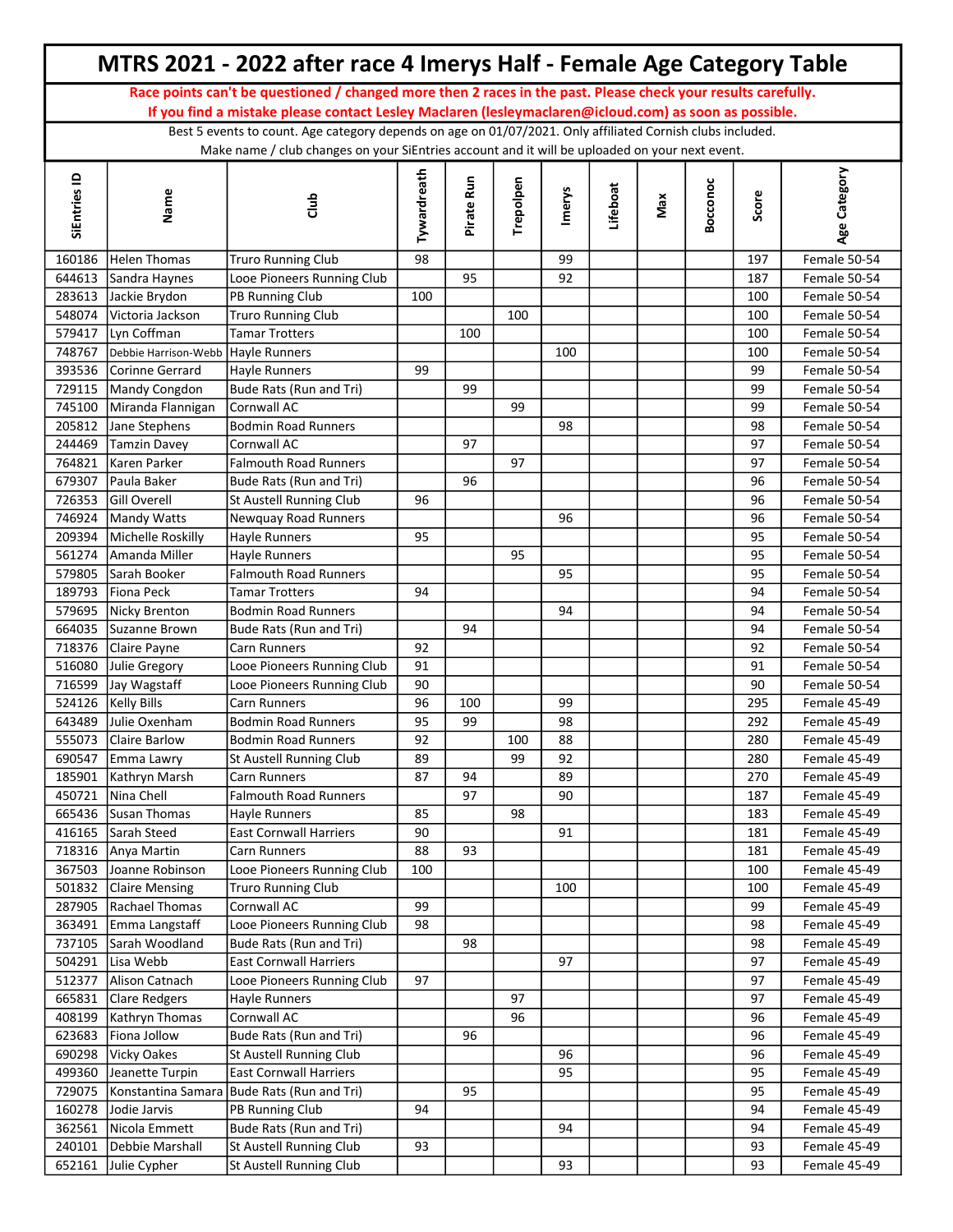|              |                                  | MTRS 2021 - 2022 after race 4 Imerys Half - Female Age Category Table                                                                                                                                        |             |            |           |        |          |     |          |       |              |  |
|--------------|----------------------------------|--------------------------------------------------------------------------------------------------------------------------------------------------------------------------------------------------------------|-------------|------------|-----------|--------|----------|-----|----------|-------|--------------|--|
|              |                                  | Race points can't be questioned / changed more then 2 races in the past. Please check your results carefully.                                                                                                |             |            |           |        |          |     |          |       |              |  |
|              |                                  | If you find a mistake please contact Lesley Maclaren (lesleymaclaren@icloud.com) as soon as possible.                                                                                                        |             |            |           |        |          |     |          |       |              |  |
|              |                                  | Best 5 events to count. Age category depends on age on 01/07/2021. Only affiliated Cornish clubs included.<br>Make name / club changes on your SiEntries account and it will be uploaded on your next event. |             |            |           |        |          |     |          |       |              |  |
| SiEntries ID | Name                             | dub<br>O                                                                                                                                                                                                     | Tywardreath | Pirate Run | Trepolpen | Imerys | Lifeboat | Max | Bocconoc | Score | Age Category |  |
| 194737       | Helen Roper                      | <b>Tamar Trotters</b>                                                                                                                                                                                        | 91          |            |           |        |          |     |          | 91    | Female 45-49 |  |
| 431617       | Samantha Ewart                   | St Austell Running Club                                                                                                                                                                                      |             |            |           | 87     |          |     |          | 87    | Female 45-49 |  |
| 716698       | Sarah Howard                     | Cornwall AC                                                                                                                                                                                                  | 84          |            |           |        |          |     |          | 84    | Female 45-49 |  |
| 573279       | Sue Coates                       | Bys Vyken Race Team                                                                                                                                                                                          | 83          |            |           |        |          |     |          | 83    | Female 45-49 |  |
| 637011       | Laura Pool                       | <b>Truro Running Club</b>                                                                                                                                                                                    |             | 100        | 99        | 99     |          |     |          | 298   | Female 40-44 |  |
| 359077       | Sarah Douglas                    | St Austell Running Club                                                                                                                                                                                      | 94          |            |           | 91     |          |     |          | 185   | Female 40-44 |  |
| 161569       | Rebecca Morgan                   | <b>Truro Running Club</b>                                                                                                                                                                                    |             |            | 100       |        |          |     |          | 100   | Female 40-44 |  |
|              | 578573 Katy Jenkins              | Truro Running Club                                                                                                                                                                                           |             |            |           | 100    |          |     |          | 100   | Female 40-44 |  |
|              | 723331 Anna Harrold              | <b>Truro Running Club</b>                                                                                                                                                                                    | 100         |            |           |        |          |     |          | 100   | Female 40-44 |  |
| 717181       | Lee Strickland                   | Hayle Runners                                                                                                                                                                                                | 99          |            |           |        |          |     |          | 99    | Female 40-44 |  |
| 735827       | Lucinda Bill                     | Tamar Trotters                                                                                                                                                                                               |             | 99         |           |        |          |     |          | 99    | Female 40-44 |  |
| 271994       | Susanne Wood                     | Cornwall AC                                                                                                                                                                                                  |             |            | 98        |        |          |     |          | 98    | Female 40-44 |  |
| 686166       | Lucy Oldham                      | <b>East Cornwall Harriers</b>                                                                                                                                                                                |             |            |           | 98     |          |     |          | 98    | Female 40-44 |  |
| 716839       | Hannah Fox                       | Mile High                                                                                                                                                                                                    | 98          |            |           |        |          |     |          | 98    | Female 40-44 |  |
| 208657       | Colette Clements                 | Newquay Road Runners                                                                                                                                                                                         | 97          |            |           |        |          |     |          | 97    | Female 40-44 |  |
| 353916       | <b>Hayley Stacey</b>             | <b>East Cornwall Harriers</b>                                                                                                                                                                                |             |            | 97        |        |          |     |          | 97    | Female 40-44 |  |
| 530376       | Tamsyn Howes                     | PB Running Club                                                                                                                                                                                              |             |            |           | 97     |          |     |          | 97    | Female 40-44 |  |
| 448453       | <b>Emily Ellen</b>               | Hayle Runners                                                                                                                                                                                                | 96          |            |           |        |          |     |          | 96    | Female 40-44 |  |
| 718298       | Amanda Berridge                  | Truro Running Club                                                                                                                                                                                           |             |            |           | 96     |          |     |          | 96    | Female 40-44 |  |
| 593894       | Kate Roberts                     | St Austell Running Club                                                                                                                                                                                      |             |            |           | 95     |          |     |          | 95    | Female 40-44 |  |
| 728766       | Alison Roose                     | Newquay Road Runners                                                                                                                                                                                         | 95          |            |           |        |          |     |          | 95    | Female 40-44 |  |
| 501256       | Nikki Pritchard                  | <b>East Cornwall Harriers</b>                                                                                                                                                                                |             |            |           | 94     |          |     |          | 94    | Female 40-44 |  |
| 397612       | Chloe Thomas                     | Newquay Road Runners                                                                                                                                                                                         | 93          |            |           |        |          |     |          | 93    | Female 40-44 |  |
| 415961       | Yelda Müge Parsons Hayle Runners |                                                                                                                                                                                                              |             |            |           | 93     |          |     |          | 93    | Female 40-44 |  |
| 453507       | Anna Seymour                     | St Austell Athletes Running Club                                                                                                                                                                             | 92          |            |           |        |          |     |          | 92    | Female 40-44 |  |
| 652288       | Jennifer Burden                  | St Austell Running Club                                                                                                                                                                                      |             |            |           | 92     |          |     |          | 92    | Female 40-44 |  |
|              | 229438   Broni Jones             | St Austell Running Club                                                                                                                                                                                      | 91          |            |           |        |          |     |          | 91    | Female 40-44 |  |
| 502952       | Jennie James                     | St Austell Running Club                                                                                                                                                                                      | 90          |            |           |        |          |     |          | 90    | Female 40-44 |  |
| 726436       | Louisa Chisholm                  | Looe Pioneers Running Club                                                                                                                                                                                   | 98          |            | 97        | 95     |          |     |          | 290   | Female 35-39 |  |
|              | 161923 Helen Morse               | <b>East Cornwall Harriers</b>                                                                                                                                                                                |             |            | 99        | 99     |          |     |          | 198   | Female 35-39 |  |
|              | 689343 Hannah Matthews           | <b>East Cornwall Harriers</b>                                                                                                                                                                                |             |            | 98        | 98     |          |     |          | 196   | Female 35-39 |  |
|              | 509156 Amy Sole                  | Cornwall AC                                                                                                                                                                                                  |             |            |           | 100    |          |     |          | 100   | Female 35-39 |  |
|              | 522445 Lucy Williams             | Truro Running Club                                                                                                                                                                                           |             |            | 100       |        |          |     |          | 100   | Female 35-39 |  |
|              | 727197 Rebecca Tossell           | Hayle Runners                                                                                                                                                                                                | 100         |            |           |        |          |     |          | 100   | Female 35-39 |  |
| 423501       | Katie Bullock                    | Newquay Road Runners                                                                                                                                                                                         | 99          |            |           |        |          |     |          | 99    | Female 35-39 |  |
| 340756       | Kerri Rowe                       | <b>Bodmin Road Runners</b>                                                                                                                                                                                   |             |            |           | 97     |          |     |          | 97    | Female 35-39 |  |
| 438296       | Lyndsey Retallick                | PB Running Club                                                                                                                                                                                              | 97          |            |           |        |          |     |          | 97    | Female 35-39 |  |
| 502646       | Kim Csehi                        | St Austell Running Club                                                                                                                                                                                      | 96          |            |           |        |          |     |          | 96    | Female 35-39 |  |
| 745090       | Marlene Grobler                  | Carn Runners                                                                                                                                                                                                 |             |            |           | 96     |          |     |          | 96    | Female 35-39 |  |
| 578509       | Helen Stevenson                  | <b>Bodmin Road Runners</b>                                                                                                                                                                                   |             |            |           | 94     |          |     |          | 94    | Female 35-39 |  |
| 684226       | Michelle Dunn                    | St Austell Running Club                                                                                                                                                                                      |             |            |           | 93     |          |     |          | 93    | Female 35-39 |  |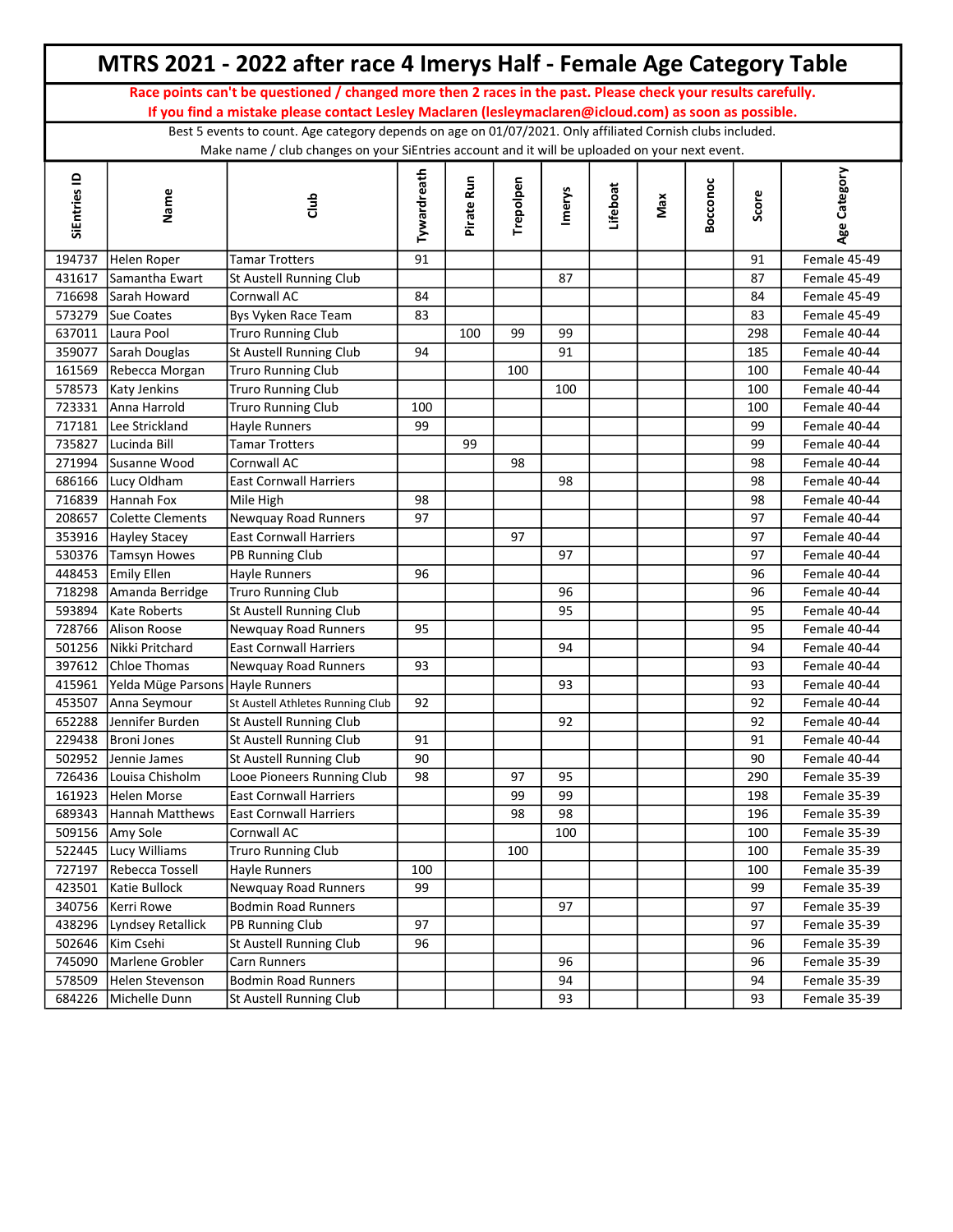|                  |                                         | MTRS 2021 - 2022 after race 4 Imerys Half - Male Age Category Table                                                                                                                                          |             |            |           |               |          |     |          |            |                                |
|------------------|-----------------------------------------|--------------------------------------------------------------------------------------------------------------------------------------------------------------------------------------------------------------|-------------|------------|-----------|---------------|----------|-----|----------|------------|--------------------------------|
|                  |                                         | Race points can't be questioned / changed more then 2 races in the past. Please check your results carefully.                                                                                                |             |            |           |               |          |     |          |            |                                |
|                  |                                         | If you find a mistake please contact Lesley Maclaren (lesleymaclaren@icloud.com) as soon as possible.                                                                                                        |             |            |           |               |          |     |          |            |                                |
|                  |                                         | Best 5 events to count. Age category depends on age on 01/07/2021. Only affiliated Cornish clubs included.<br>Make name / club changes on your SiEntries account and it will be uploaded on your next event. |             |            |           |               |          |     |          |            |                                |
| SiEntries ID     | Name                                    | dub                                                                                                                                                                                                          | Tywardreath | Pirate Run | Trepolpen | <b>Imerys</b> | Lifeboat | Max | Bocconoc | Score      | Age Category                   |
| 727361           | Liam Gallantry                          | <b>East Cornwall Harriers</b>                                                                                                                                                                                | 98          |            | 100       |               |          |     |          | 198        | Male Under 35                  |
|                  | 359030 Robert Chirgwin                  | <b>Truro Running Club</b>                                                                                                                                                                                    |             |            | 99        | 98            |          |     |          | 197        | Male Under 35                  |
| 283244           | Mike Gilbert                            | Launceston Road Runners                                                                                                                                                                                      |             | 99         |           | 93            |          |     |          | 192        | Male Under 35                  |
|                  | 729331 Ryan Marks                       | PB Running Club                                                                                                                                                                                              | 90          |            |           | 94            |          |     |          | 184        | Male Under 35                  |
|                  | 367740 James Lee Brydon                 | PB Running Club                                                                                                                                                                                              | 100         |            |           |               |          |     |          | 100        | Male Under 35                  |
| 722381           | Jago Bayley                             | <b>Truro Running Club</b>                                                                                                                                                                                    |             | 100        |           |               |          |     |          | 100        | Male Under 35                  |
|                  | 724134 Steve Reynolds                   | <b>Truro Running Club</b>                                                                                                                                                                                    |             |            |           | 100           |          |     |          | 100        | Male Under 35                  |
|                  | 581681 David Tregonning                 | PB Running Club                                                                                                                                                                                              |             |            |           | 99            |          |     |          | 99         | Male Under 35                  |
|                  | 725799 Charles Buscombe                 | Newquay Road Runners                                                                                                                                                                                         | 99          |            |           |               |          |     |          | 99         | Male Under 35                  |
| 421010           | Michael Rooney                          | Truro Running Club                                                                                                                                                                                           |             |            |           | 97            |          |     |          | 97         | Male Under 35                  |
| 716585           | Paul Johnson                            | St Austell Running Club                                                                                                                                                                                      | 97          |            |           |               |          |     |          | 97         | Male Under 35                  |
| 383884           | Chris Madeley                           | Bodmin Road Runners                                                                                                                                                                                          | 96          |            |           |               |          |     |          | 96         | Male Under 35                  |
| 688769           | Liam O'Neill<br><b>Charlie Mitchell</b> | <b>Hayle Runners</b><br>Falmouth Road Runners                                                                                                                                                                | 95          |            |           | 96            |          |     |          | 96<br>95   | Male Under 35<br>Male Under 35 |
| 712790<br>772582 | Thomas Halton                           | St Austell Running Club                                                                                                                                                                                      |             |            |           | 95            |          |     |          | 95         | Male Under 35                  |
| 716532           | Morgan Squire                           | Newquay & Par AC                                                                                                                                                                                             | 94          |            |           |               |          |     |          | 94         | Male Under 35                  |
| 571278           |                                         | Mathew Henderson St Austell Running Club                                                                                                                                                                     | 93          |            |           |               |          |     |          | 93         | Male Under 35                  |
| 727254           | Luke Hopper                             | Newquay & Par AC                                                                                                                                                                                             | 92          |            |           |               |          |     |          | 92         | Male Under 35                  |
| 729192           | Jake Freeland                           | Hayle Runners                                                                                                                                                                                                | 91          |            |           |               |          |     |          | 91         | Male Under 35                  |
| 719222           | James Stephens                          | St Austell Running Club                                                                                                                                                                                      | 89          |            |           |               |          |     |          | 89         | Male Under 35                  |
| 274470           | lan Ringer                              | Bodmin Road Runners                                                                                                                                                                                          | 98          | 100        | 100       |               |          |     |          | 298        | Male 70-74                     |
| 7111             |                                         | Stephen Hutchinson Bude Rats (Run and Tri)                                                                                                                                                                   | 99          |            |           | 100           |          |     |          | 199        | Male 70-74                     |
| 631285           | Des Evans                               | Newquay Road Runners                                                                                                                                                                                         |             | 99         |           | 99            |          |     |          | 198        | Male 70-74                     |
| 550913           | Chunky (Antony) Penhaul Hayle Runners   |                                                                                                                                                                                                              | 100         |            |           |               |          |     |          | 100        | Male 70-74                     |
| 193851           | <b>Roy Newton</b>                       | Falmouth Road Runners                                                                                                                                                                                        | 97          |            |           |               |          |     |          | 97         | Male 70-74                     |
| 718927           | Michael Wooding                         | Newquay Road Runners                                                                                                                                                                                         | 96          |            |           |               |          |     |          | 96         | Male 70-74                     |
|                  | 475986 David Garrard                    | <b>Falmouth Road Runners</b>                                                                                                                                                                                 | 95          |            |           |               |          |     |          | 95         | Male 70-74                     |
| 350003           | John Tilley                             | Bodmin Road Runners                                                                                                                                                                                          | 97          | 100        | 99        |               |          |     |          | 296        | Male 65-69                     |
| 315573           | lain Walker                             | St Austell Running Club                                                                                                                                                                                      |             |            | 100       | 99            |          |     |          | 199        | Male 65-69                     |
| 381794           | Malcolm Roberts                         | St Austell Running Club                                                                                                                                                                                      |             |            |           | 100           |          |     |          | 100        | Male 65-69                     |
| 498911           | Nigel Knuckey                           | Truro Running Club                                                                                                                                                                                           | 100         |            |           |               |          |     |          | 100        | Male 65-69                     |
| 718104           | Philip Spargo                           | <b>Truro Running Club</b>                                                                                                                                                                                    | 99          |            |           |               |          |     |          | 99         | Male 65-69                     |
| 454678           | <b>Robert Burrows</b>                   | <b>Hayle Runners</b>                                                                                                                                                                                         | 98          |            |           |               |          |     |          | 98         | Male 65-69                     |
| 784384           | Peter Brocklehurst                      | St Austell Athletes Running Club                                                                                                                                                                             |             |            |           | 98            |          |     |          | 98         | Male 65-69                     |
| 368721           | David Wilton                            | <b>Falmouth Road Runners</b>                                                                                                                                                                                 |             |            |           | 97            |          |     |          | 97         | Male 65-69                     |
| 716751           | Jon Eldon                               | Hayle Runners                                                                                                                                                                                                | 100         | 100        | 100       | 100           |          |     |          | 400        | Male 60-64                     |
| 308760           | Peter Allen                             | Newquay Road Runners                                                                                                                                                                                         | 99          | 98         | 99        | 99            |          |     |          | 395        | Male 60-64                     |
| 450571           | Robert Willcocks                        | <b>Falmouth Road Runners</b>                                                                                                                                                                                 | 92          | 94         | 97        | 94            |          |     |          | 377        | Male 60-64                     |
| 505729<br>533489 | Dave Pickard<br><b>Trevor Lee</b>       | Launceston Road Runners<br><b>Truro Running Club</b>                                                                                                                                                         |             | 97         | 98        | 97<br>95      |          |     |          | 195<br>192 | Male 60-64<br>Male 60-64       |
| 667674           | Pete Higham                             | <b>Falmouth Road Runners</b>                                                                                                                                                                                 | 93          |            |           | 96            |          |     |          | 189        | Male 60-64                     |
| 215296           | Steve Baker                             | <b>Tamar Trotters</b>                                                                                                                                                                                        |             | 99         |           |               |          |     |          | 99         | Male 60-64                     |
| 281390           | Mark Tamblyn                            | <b>Falmouth Road Runners</b>                                                                                                                                                                                 |             |            |           | 98            |          |     |          | 98         | Male 60-64                     |
| 527316           | Nigel Grant                             | Bude Rats (Run and Tri)                                                                                                                                                                                      | 98          |            |           |               |          |     |          | 98         | Male 60-64                     |
| 717137           | Andy Moore                              | <b>Hayle Runners</b>                                                                                                                                                                                         | 97          |            |           |               |          |     |          | 97         | Male 60-64                     |
| 623694           | James Rooney                            | Bude Rats (Run and Tri)                                                                                                                                                                                      |             | 96         |           |               |          |     |          | 96         | Male 60-64                     |
| 729059           | Gordon Adie                             | <b>Truro Running Club</b>                                                                                                                                                                                    | 96          |            |           |               |          |     |          | 96         | Male 60-64                     |
| 218618           | Nick Cleaver                            | Bude Rats (Run and Tri)                                                                                                                                                                                      |             | 95         |           |               |          |     |          | 95         | Male 60-64                     |
| 392806           | Nicky Morse                             | Bys Vyken Race Team                                                                                                                                                                                          | 95          |            |           |               |          |     |          | 95         | Male 60-64                     |
| 210339           | Mark Colton-Taylor   Truro Running Club |                                                                                                                                                                                                              | 94          |            |           |               |          |     |          | 94         | Male 60-64                     |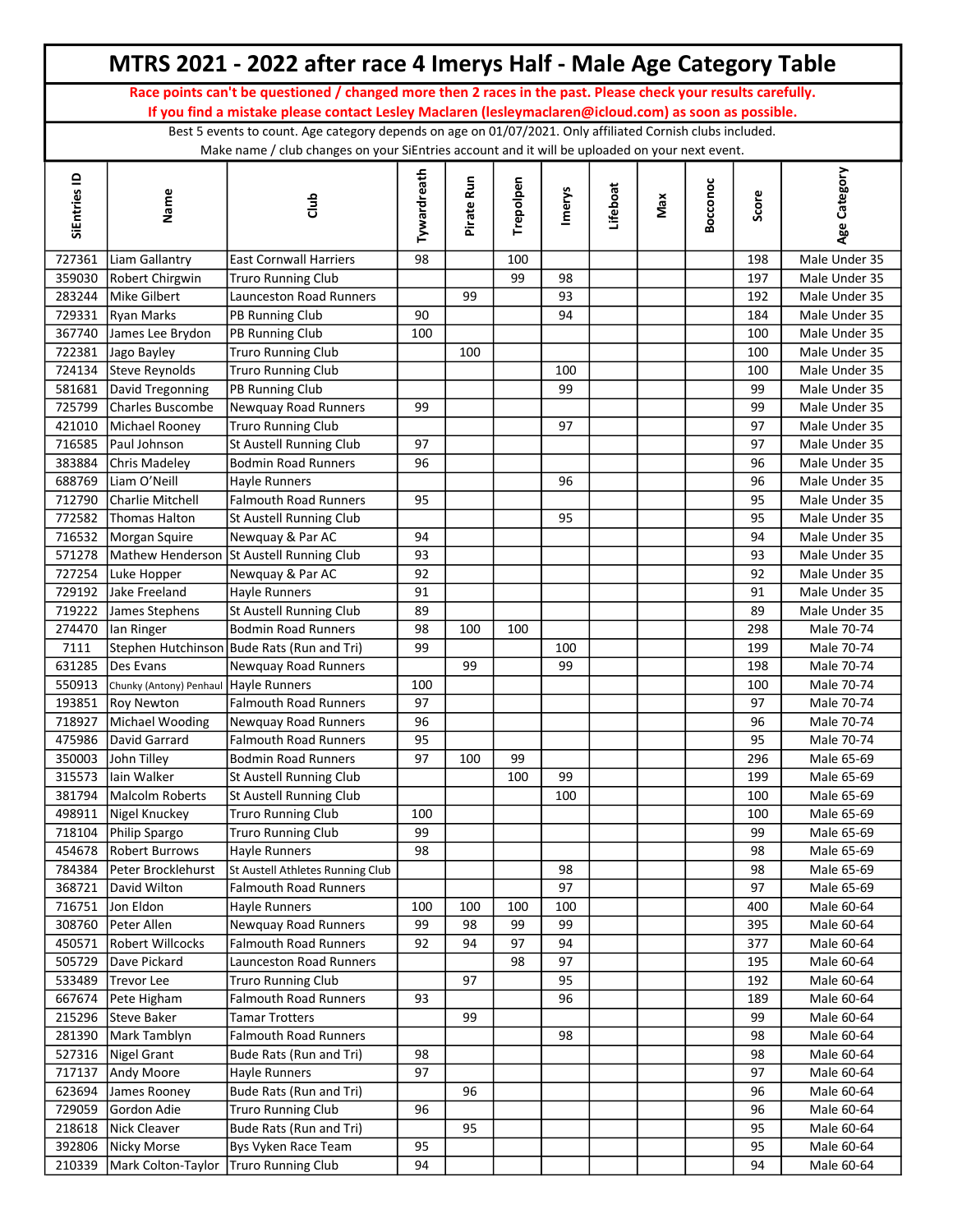|                  |                                 | MTRS 2021 - 2022 after race 4 Imerys Half - Male Age Category Table                                                                                                                                          |             |            |           |        |          |     |          |          |                          |
|------------------|---------------------------------|--------------------------------------------------------------------------------------------------------------------------------------------------------------------------------------------------------------|-------------|------------|-----------|--------|----------|-----|----------|----------|--------------------------|
|                  |                                 | Race points can't be questioned / changed more then 2 races in the past. Please check your results carefully.                                                                                                |             |            |           |        |          |     |          |          |                          |
|                  |                                 | If you find a mistake please contact Lesley Maclaren (lesleymaclaren@icloud.com) as soon as possible.                                                                                                        |             |            |           |        |          |     |          |          |                          |
|                  |                                 | Best 5 events to count. Age category depends on age on 01/07/2021. Only affiliated Cornish clubs included.<br>Make name / club changes on your SiEntries account and it will be uploaded on your next event. |             |            |           |        |          |     |          |          |                          |
| SiEntries ID     | Name                            | dub                                                                                                                                                                                                          | Tywardreath | Pirate Run | Trepolpen | Imerys | Lifeboat | Max | Bocconoc | Score    | Age Category             |
| 717630           | <b>Steve Menear</b>             | St Austell Running Club                                                                                                                                                                                      | 91          |            |           |        |          |     |          | 91       | Male 60-64               |
| 659414           | Robert Bolitho                  | Hayle Runners                                                                                                                                                                                                | 90          |            |           |        |          |     |          | 90       | Male 60-64               |
| 215086           | Robin Watson                    | <b>Falmouth Road Runners</b>                                                                                                                                                                                 | 99          |            | 100       |        |          |     |          | 199      | Male 55-59               |
| 366792           | Nigel Reddicliffe               | <b>Launceston Road Runners</b>                                                                                                                                                                               |             | 100        |           | 99     |          |     |          | 199      | Male 55-59               |
| 484970           | Andrew Ferguson                 | <b>Truro Running Club</b>                                                                                                                                                                                    | 97          |            | 97        |        |          |     |          | 194      | Male 55-59               |
| 657978           | Andy Stallard                   | <b>Truro Running Club</b>                                                                                                                                                                                    |             |            |           | 100    |          |     |          | 100      | Male 55-59               |
| 670739           | Paul Diffey                     | Bude Rats (Run and Tri)                                                                                                                                                                                      |             | 99         |           |        |          |     |          | 99       | Male 55-59               |
| 748270           | lan Temple                      | <b>Bodmin Road Runners</b>                                                                                                                                                                                   |             |            | 99        |        |          |     |          | 99       | Male 55-59               |
| 145005           | Andrew Ferguson                 | Truro Running Club                                                                                                                                                                                           |             |            |           | 98     |          |     |          | 98       | Male 55-59               |
| 315450           | David Philp                     | <b>East Cornwall Harriers</b>                                                                                                                                                                                |             |            | 98        |        |          |     |          | 98       | Male 55-59               |
| 471808           | Mark Sweeney                    | St Austell Running Club                                                                                                                                                                                      | 98          |            |           |        |          |     |          | 98       | Male 55-59               |
| 392337           | <b>Matt Phillips</b>            | St Austell Running Club                                                                                                                                                                                      |             |            |           | 97     |          |     |          | 97       | Male 55-59               |
| 183240           | <b>Andrew Sims</b>              | <b>East Cornwall Harriers</b>                                                                                                                                                                                |             |            | 96        |        |          |     |          | 96       | Male 55-59               |
| 605782           | Paul Oliver                     | <b>Falmouth Road Runners</b>                                                                                                                                                                                 | 96          |            |           |        |          |     |          | 96       | Male 55-59               |
| 386679           | David Brown                     | St Petroc's Dragons Triathlon Club Bodmin                                                                                                                                                                    | 95          |            |           |        |          |     |          | 95       | Male 55-59               |
| 716604           | Matthew Faull                   | St Austell Running Club                                                                                                                                                                                      | 94          |            |           |        |          |     |          | 94       | Male 55-59               |
| 728572           | <b>Anthony Burrows</b>          | <b>Hayle Runners</b>                                                                                                                                                                                         | 93          |            |           |        |          |     |          | 93       | Male 55-59               |
| 658687           | Stephen Pitcher                 | MudCrew Running                                                                                                                                                                                              | 92          |            |           |        |          |     |          | 92       | Male 55-59               |
| 338186           | Adrian Bolt                     | Truro Running Club                                                                                                                                                                                           | 88          | 97         | 95        | 92     |          |     |          | 372      | Male 50-54               |
| 209056           | Colin Bathe                     | <b>Truro Running Club</b>                                                                                                                                                                                    | 99          |            | 99        | 98     |          |     |          | 296      | Male 50-54               |
| 248258           | Adrian Ball                     | Cornwall AC                                                                                                                                                                                                  | 100         |            | 100       |        |          |     |          | 200      | Male 50-54               |
| 435179           | <b>Stuart Colwill</b>           | Bude Rats (Run and Tri)                                                                                                                                                                                      | 97          | 99         |           |        |          |     |          | 196      | Male 50-54               |
| 216330           | Darren Squire                   | St Austell Athletes Running Club                                                                                                                                                                             | 98          |            |           | 97     |          |     |          | 195      | Male 50-54               |
| 272316           | Donal Breen                     | <b>Truro Running Club</b>                                                                                                                                                                                    |             |            | 96        | 95     |          |     |          | 191      | Male 50-54               |
| 159593           | <b>Gary Richards</b>            | Cornwall AC                                                                                                                                                                                                  |             |            |           | 100    |          |     |          | 100      | Male 50-54               |
| 420966           | Mike Tunney                     | Bude Rats (Run and Tri)                                                                                                                                                                                      |             | 100        |           |        |          |     |          | 100      | Male 50-54               |
| 471881           | Steven Brown                    | <b>Falmouth Road Runners</b>                                                                                                                                                                                 |             |            |           | 99     |          |     |          | 99       | Male 50-54               |
| 614302           | Chris Parker                    | <b>Falmouth Road Runners</b>                                                                                                                                                                                 |             |            | 98        |        |          |     |          | 98       | Male 50-54               |
| 735830           | Crispin Brabner                 | <b>Tamar Trotters</b>                                                                                                                                                                                        |             | 98         |           |        |          |     |          | 98       | Male 50-54               |
| 359133           | Peter McAughey                  | Launceston Road Runners                                                                                                                                                                                      |             |            | 97        |        |          |     |          | 97       | Male 50-54               |
| 459730           | Martin Penney                   | Bys Vyken Race Team                                                                                                                                                                                          |             |            |           | 96     |          |     |          | 96       | Male 50-54               |
| 516973           | Paul Allan                      | Hayle Runners                                                                                                                                                                                                | 96          |            |           |        |          |     |          | 96       | Male 50-54               |
| 717870           |                                 | Marc David De Zorzi St Austell Running Club                                                                                                                                                                  | 95          |            |           |        |          |     |          | 95       | Male 50-54               |
| 354636           | Craig Vaughnley                 | <b>East Cornwall Harriers</b><br>Looe Pioneers Running Club                                                                                                                                                  | 94          |            |           | 94     |          |     |          | 94       | Male 50-54               |
| 728589           | Darren Hardwick                 |                                                                                                                                                                                                              |             |            |           | 93     |          |     |          | 94       | Male 50-54               |
| 574810<br>720468 | Mark Tregenza                   | St Austell Running Club                                                                                                                                                                                      |             |            |           |        |          |     |          | 93       | Male 50-54               |
| 206194           | David Mellor<br>Richard Boucher | St Austell Running Club<br>Hayle Runners                                                                                                                                                                     | 93<br>92    |            |           |        |          |     |          | 93<br>92 | Male 50-54<br>Male 50-54 |
| 716601           | Martin Gregory                  | Looe Pioneers Running Club                                                                                                                                                                                   | 91          |            |           |        |          |     |          | 91       | Male 50-54               |
| 206038           | Martin Trethewey                | St Austell Running Club                                                                                                                                                                                      | 90          |            |           |        |          |     |          | 90       | Male 50-54               |
| 717278           |                                 |                                                                                                                                                                                                              | 89          |            |           |        |          |     |          | 89       |                          |
| 511579           | Dale Clarke<br>Grahame Mace     | Hayle Runners<br>Looe Pioneers Running Club                                                                                                                                                                  | 88          |            | 99        | 95     |          |     |          | 282      | Male 50-54<br>Male 45-49 |
| 498588           | <b>Mike Dowrick</b>             | Cornwall AC                                                                                                                                                                                                  |             |            | 100       | 99     |          |     |          | 199      | Male 45-49               |
| 303051           | David Wilcox                    | <b>Truro Running Club</b>                                                                                                                                                                                    | 94          |            | 98        |        |          |     |          | 192      | Male 45-49               |
| 454479           | <b>Antony Jarvis</b>            | PB Running Club                                                                                                                                                                                              |             | 100        |           |        |          |     |          | 100      | Male 45-49               |
| 682882           | <b>Rob Standing</b>             | <b>Truro Running Club</b>                                                                                                                                                                                    |             |            |           | 100    |          |     |          | 100      | Male 45-49               |
| 728269           | Darren Orchard                  | PB Running Club                                                                                                                                                                                              | 100         |            |           |        |          |     |          | 100      | Male 45-49               |
| 208656           | Jonny Colaco                    | Newquay Road Runners                                                                                                                                                                                         | 99          |            |           |        |          |     |          | 99       | Male 45-49               |
| 209372           | Simon Williams                  | Newquay & Par AC                                                                                                                                                                                             | 98          |            |           |        |          |     |          | 98       | Male 45-49               |
| 465485           | Jason Bayly                     | Newquay Road Runners                                                                                                                                                                                         |             |            |           | 98     |          |     |          | 98       | Male 45-49               |
|                  |                                 |                                                                                                                                                                                                              |             |            |           |        |          |     |          |          |                          |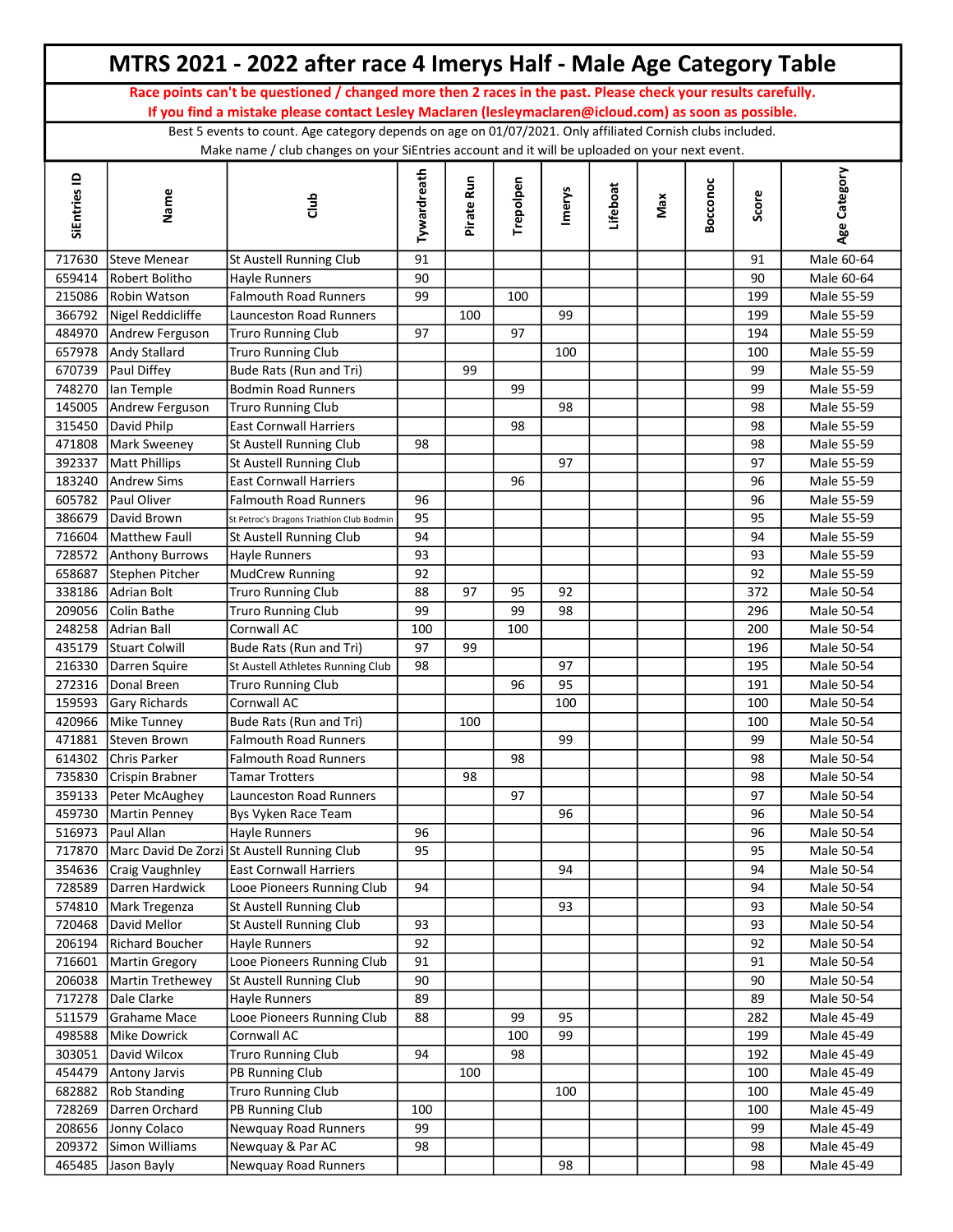|                  |                                      | MTRS 2021 - 2022 after race 4 Imerys Half - Male Age Category Table                                                                                                                                          |             |            |           |        |          |     |          |           |                          |
|------------------|--------------------------------------|--------------------------------------------------------------------------------------------------------------------------------------------------------------------------------------------------------------|-------------|------------|-----------|--------|----------|-----|----------|-----------|--------------------------|
|                  |                                      | Race points can't be questioned / changed more then 2 races in the past. Please check your results carefully.                                                                                                |             |            |           |        |          |     |          |           |                          |
|                  |                                      | If you find a mistake please contact Lesley Maclaren (lesleymaclaren@icloud.com) as soon as possible.                                                                                                        |             |            |           |        |          |     |          |           |                          |
|                  |                                      | Best 5 events to count. Age category depends on age on 01/07/2021. Only affiliated Cornish clubs included.<br>Make name / club changes on your SiEntries account and it will be uploaded on your next event. |             |            |           |        |          |     |          |           |                          |
| SiEntries ID     | Name                                 | dub                                                                                                                                                                                                          | Tywardreath | Pirate Run | Trepolpen | Imerys | Lifeboat | Max | Bocconoc | Score     | Age Category             |
| 581575           | Dan Howes                            | PB Running Club                                                                                                                                                                                              | 97          |            |           |        |          |     |          | 97        | Male 45-49               |
|                  | 667145 Marc Bayly                    | Newquay Road Runners                                                                                                                                                                                         |             |            |           | 97     |          |     |          | 97        | Male 45-49               |
|                  | 446463 Mark Knight                   | Newquay & Par AC                                                                                                                                                                                             | 96          |            |           |        |          |     |          | 96        | Male 45-49               |
| 558623           | Marty Barnfield                      | <b>Bodmin Road Runners</b>                                                                                                                                                                                   |             |            |           | 96     |          |     |          | 96        | Male 45-49               |
| 555109           | Dale Staff                           | Looe Pioneers Running Club                                                                                                                                                                                   | 95          |            |           |        |          |     |          | 95        | Male 45-49               |
| 283155           | Lee Williams                         | St Austell Athletes Running Club                                                                                                                                                                             | 93          |            |           |        |          |     |          | 93        | Male 45-49               |
| 344993           | <b>Barry Osborne</b>                 | PB Running Club                                                                                                                                                                                              | 92          |            |           |        |          |     |          | 92        | Male 45-49               |
| 283380           | <b>Ross Lawry</b>                    | St Austell Running Club                                                                                                                                                                                      | 91          |            |           |        |          |     |          | 91        | Male 45-49               |
| 730749           | Simon Pollard                        | St Austell Athletes Running Club                                                                                                                                                                             | 90          |            |           |        |          |     |          | 90        | Male 45-49               |
| 515061           | Steven Jenkin                        | Cornwall AC                                                                                                                                                                                                  | 89          |            |           |        |          |     |          | 89        | Male 45-49               |
| 283679           | Andrew Jay                           | St Austell Running Club                                                                                                                                                                                      | 87          |            |           |        |          |     |          | 87        | Male 45-49               |
| 472929           | <b>Andrew Davis</b>                  | Bude Rats (Run and Tri)                                                                                                                                                                                      | 96          | 100        |           | 97     |          |     |          | 293       | Male 40-44               |
| 634212           | <b>Gregory May</b>                   | Carn Runners                                                                                                                                                                                                 | 91          |            | 96        | 95     |          |     |          | 282       | Male 40-44               |
| 501552           | Alex Marples                         | <b>Truro Running Club</b>                                                                                                                                                                                    |             |            | 100       | 100    |          |     |          | 200       | Male 40-44               |
| 691616           | Tom Brunet-Chugg                     | St Austell Running Club                                                                                                                                                                                      | 100         |            |           | 99     |          |     |          | 199       | Male 40-44               |
| 215095           | James Youlden                        | St Austell Running Club                                                                                                                                                                                      | 98          |            |           | 96     |          |     |          | 194       | Male 40-44               |
| 285345           | Steve Tregidgo                       | St Austell Running Club                                                                                                                                                                                      |             |            | 94        | 92     |          |     |          | 186       | Male 40-44               |
| 684603           | Mark Bennetts                        | St Austell Athletes Running Club                                                                                                                                                                             | 92          |            |           | 94     |          |     |          | 186       | Male 40-44               |
| 107942           | James Turner                         | <b>Truro Running Club</b>                                                                                                                                                                                    |             |            | 99        |        |          |     |          | 99        | Male 40-44               |
| 623453           | Darren Roose                         | Newquay Road Runners                                                                                                                                                                                         | 99          |            |           |        |          |     |          | 99        | Male 40-44               |
| 382036           | Richard Chynoweth Truro Running Club |                                                                                                                                                                                                              |             |            | 98        |        |          |     |          | 98        | Male 40-44               |
| 435484           | Andrew Martin                        | Mile High                                                                                                                                                                                                    |             |            |           | 98     |          |     |          | 98        | Male 40-44               |
| 367296           | <b>Richard Hosken</b>                | St Austell Athletes Running Club                                                                                                                                                                             | 97          |            |           |        |          |     |          | 97        | Male 40-44               |
| 657568           | Andrew James                         | <b>Hayle Runners</b>                                                                                                                                                                                         |             |            | 97        |        |          |     |          | 97        | Male 40-44               |
| 198135           | Thomas Moore                         | <b>Truro Running Club</b>                                                                                                                                                                                    |             |            | 95        |        |          |     |          | 95        | Male 40-44               |
| 542516           | <b>Oliver Pool</b>                   | Truro Running Club                                                                                                                                                                                           | 95          |            |           |        |          |     |          | 95        | Male 40-44               |
|                  | 633096 Clive Finnimore               | Looe Pioneers Running Club                                                                                                                                                                                   | 94          |            |           |        |          |     |          | 94        | Male 40-44               |
|                  | 355794 Steven Lee                    | St Austell Athletes Running Club                                                                                                                                                                             | 93          |            |           |        |          |     |          | 93        | Male 40-44               |
| 606131           | John Beard                           | Newquay Road Runners                                                                                                                                                                                         |             |            |           | 93     |          |     |          | 93        | Male 40-44               |
| 365898           | Andrew Key                           | Carn Runners                                                                                                                                                                                                 | 98          | 100        |           | 99     |          |     |          | 297       | Male 35-39               |
| 205932           | Dave Cudby                           | <b>Truro Running Club</b>                                                                                                                                                                                    |             |            | 96        | 100    |          |     |          | 196       | Male 35-39               |
| 309275           | Ben Harding                          | <b>East Cornwall Harriers</b>                                                                                                                                                                                |             |            | 98        | 97     |          |     |          | 195       | Male 35-39               |
| 214831           | Tom Howell<br>Tim van Berkel         | Mile High<br><b>Truro Running Club</b>                                                                                                                                                                       | 100         |            |           |        |          |     |          | 100       | Male 35-39               |
| 711779           | Mark Deacon                          | Looe Pioneers Running Club                                                                                                                                                                                   | 99          |            | 100       |        |          |     |          | 100<br>99 | Male 35-39               |
| 358924<br>494222 |                                      |                                                                                                                                                                                                              |             |            | 99        |        |          |     |          |           | Male 35-39               |
|                  | Dave Hannah                          | <b>East Cornwall Harriers</b>                                                                                                                                                                                |             | 99         |           |        |          |     |          | 99        | Male 35-39               |
| 573951<br>579589 | Kelvin Moyse<br>Mark Gilbert         | Bude Rats (Run and Tri)<br>Newquay Road Runners                                                                                                                                                              |             |            |           | 98     |          |     |          | 99<br>98  | Male 35-39<br>Male 35-39 |
| 639044           | Matt Davies                          | <b>East Cornwall Harriers</b>                                                                                                                                                                                |             |            | 97        |        |          |     |          | 97        | Male 35-39               |
| 726626           | Neil Carter                          | Newquay Road Runners                                                                                                                                                                                         | 97          |            |           |        |          |     |          | 97        | Male 35-39               |
| 533207           | David Harley                         | St Austell Running Club                                                                                                                                                                                      | 96          |            |           |        |          |     |          | 96        | Male 35-39               |
| 747780           | Chris Chirgwin                       | <b>Truro Running Club</b>                                                                                                                                                                                    |             |            |           | 96     |          |     |          | 96        | Male 35-39               |
| 514188           | James Davies                         | <b>Truro Running Club</b>                                                                                                                                                                                    | 95          |            |           |        |          |     |          | 95        | Male 35-39               |
| 688699           | Pete Walker                          | <b>Truro Running Club</b>                                                                                                                                                                                    |             |            |           | 95     |          |     |          | 95        | Male 35-39               |
| 741008           | James Danks                          | <b>Falmouth Road Runners</b>                                                                                                                                                                                 |             |            | 95        |        |          |     |          | 95        | Male 35-39               |
| 435811           | Shane Meehan                         |                                                                                                                                                                                                              |             |            |           | 94     |          |     |          | 94        |                          |
| 587548           | Ross Buscombe                        | St Austell Athletes Running Club<br>St Austell Running Club                                                                                                                                                  | 93          |            |           |        |          |     |          | 93        | Male 35-39               |
| 784708           | Stephen Hill                         | St Austell Running Club                                                                                                                                                                                      |             |            |           | 93     |          |     |          | 93        | Male 35-39               |
| 470028           | Paul Trudgeon                        | St Austell Athletes Running Club                                                                                                                                                                             | 92          |            |           |        |          |     |          | 92        | Male 35-39<br>Male 35-39 |
|                  | 777415 Matt Prowse                   | St Austell Athletes Running Club                                                                                                                                                                             |             |            |           | 92     |          |     |          | 92        | Male 35-39               |
|                  |                                      |                                                                                                                                                                                                              |             |            |           |        |          |     |          |           |                          |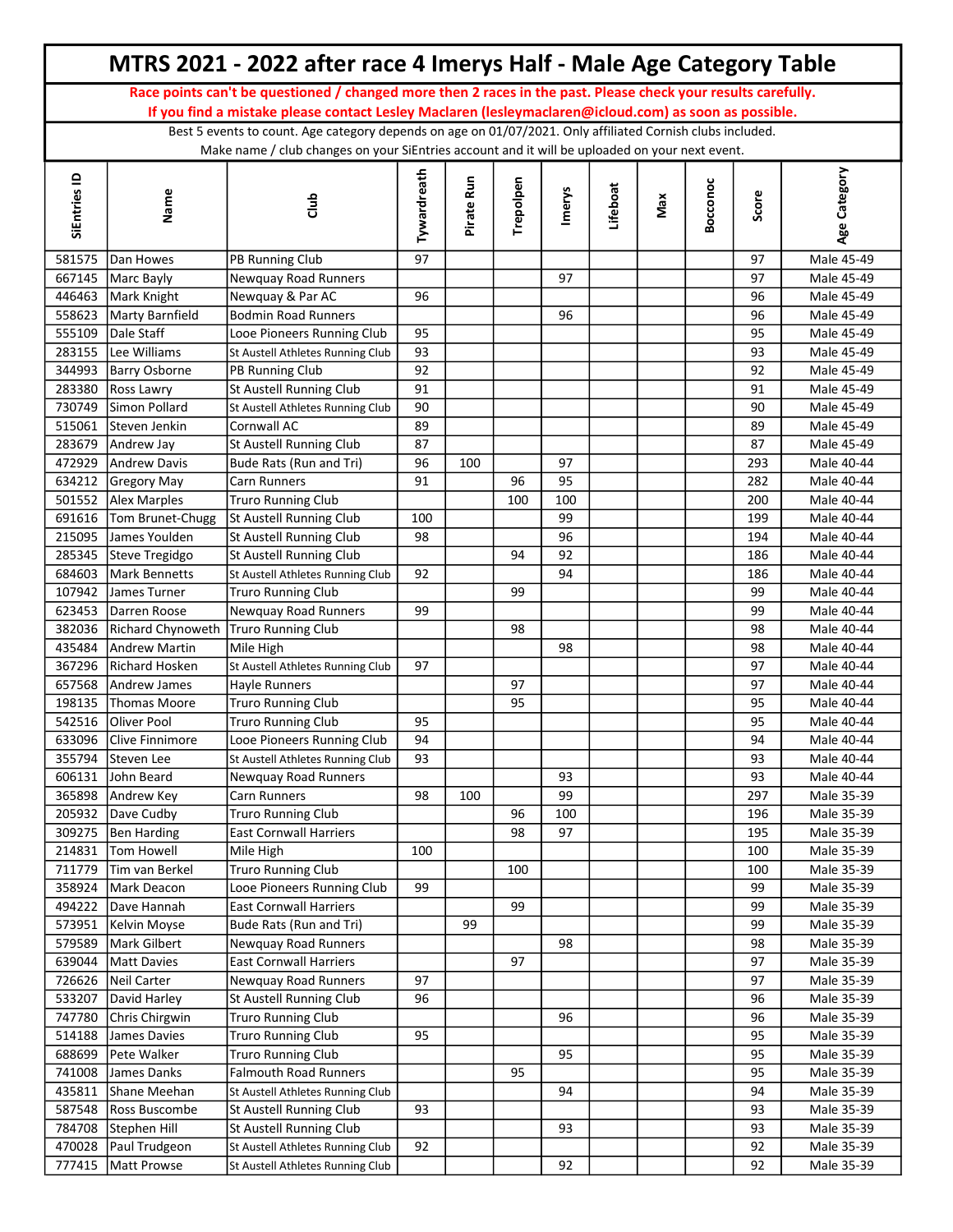|                      |                     | MTRS 2021 - 2022 after race 4 Imerys Half - Male Age Category Table                                                                                                                                                    |    |                        |         |        |         |     |           |    |            |
|----------------------|---------------------|------------------------------------------------------------------------------------------------------------------------------------------------------------------------------------------------------------------------|----|------------------------|---------|--------|---------|-----|-----------|----|------------|
|                      |                     | Race points can't be questioned / changed more then 2 races in the past. Please check your results carefully.<br>If you find a mistake please contact Lesley Maclaren (lesleymaclaren@icloud.com) as soon as possible. |    |                        |         |        |         |     |           |    |            |
|                      |                     | Best 5 events to count. Age category depends on age on 01/07/2021. Only affiliated Cornish clubs included.<br>Make name / club changes on your SiEntries account and it will be uploaded on your next event.           |    |                        |         |        |         |     |           |    |            |
| $\circ$<br>SiEntries |                     |                                                                                                                                                                                                                        |    | n<br>Rufi<br>ate<br>πΞ | epolpen | lmerys | ifeboat | Max | cono<br>Š |    |            |
| 159636               | <b>Rob Wallbank</b> | St Austell Running Club                                                                                                                                                                                                | 91 |                        |         |        |         |     |           | 91 | Male 35-39 |
| 568631               | Shannon Elding      | <b>PB Running Club</b>                                                                                                                                                                                                 | 90 |                        |         |        |         |     |           | 90 | Male 35-39 |